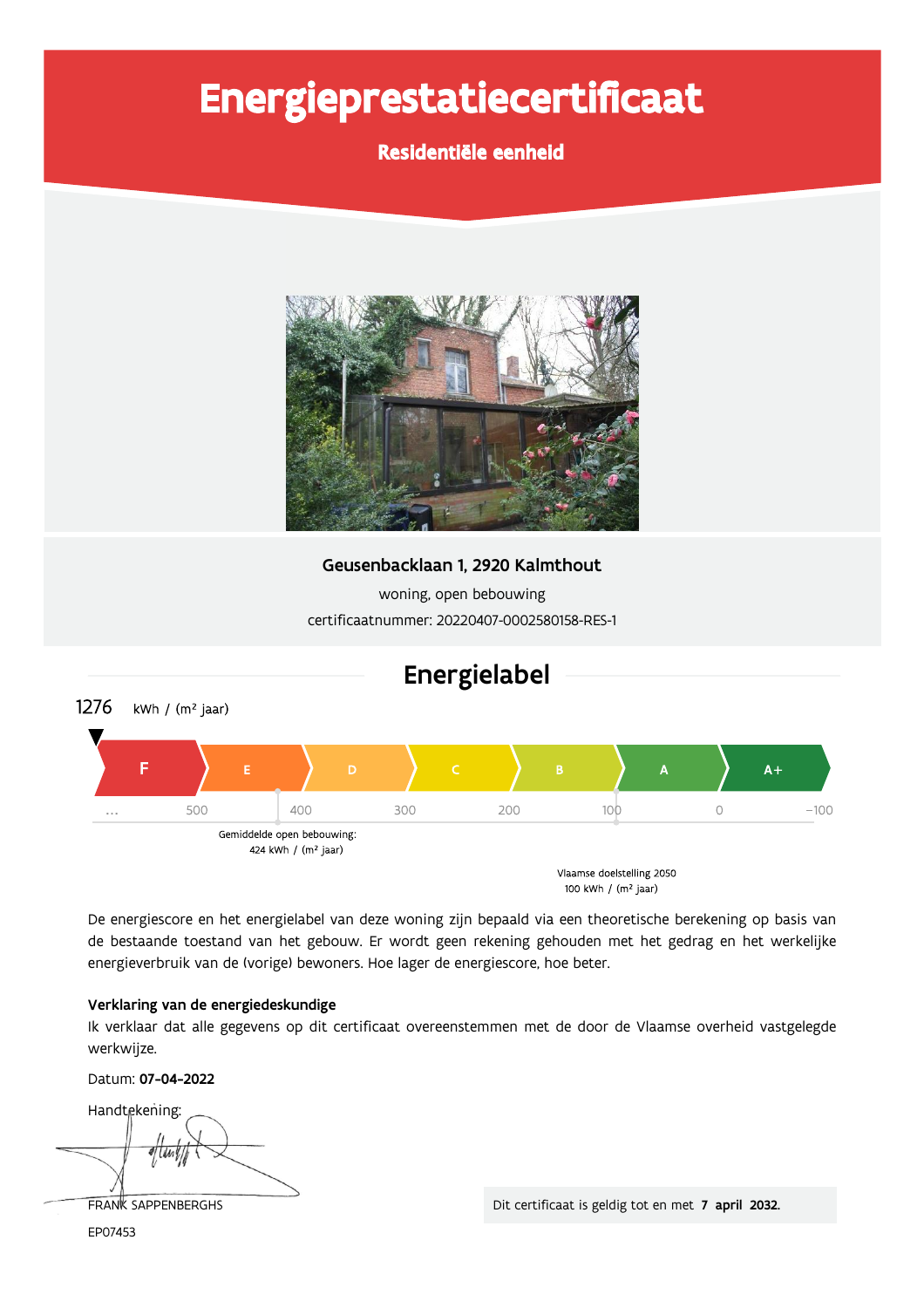# Huidige staat van de woning

### Om met uw woning te voldoen aan de energiedoelstelling, zijn er twee mogelijke pistes:

OF

 $2^{\circ}$ 

#### $\left( \begin{array}{c} 1 \end{array} \right)$ Inzetten op isolatie en verwarming

Buitenzonwering aanwezig

U isoleert elk deel van uw woning tot de doelstelling én  $\mathbf{u}$ voorziet een energie-efficiënte verwarmingsinstallatie (warmtepomp, condenserende ketel, (micro-)WKK. efficiënt warmtenet  $\bigcap_{ }$ decentrale toestellen met een totaal maximaal vermogen van 15 W/m<sup>2</sup>).

Energielabel van de woning

U behaalt een energielabel A voor uw woning(= energiescore van maximaal 100 kWh/(m<sup>2</sup> jaar)). U kiest op welke manier u dat doet: isoleren, efficiënt ventileren, efficiënt verwarmen, zonne-energie, hernieuwbare energie ...



De U-waarde beschrijft de isolatiewaarde van daken, muren, vloeren, vensters ... Hoe lager de U-waarde, hoe beter het constructiedeel isoleert.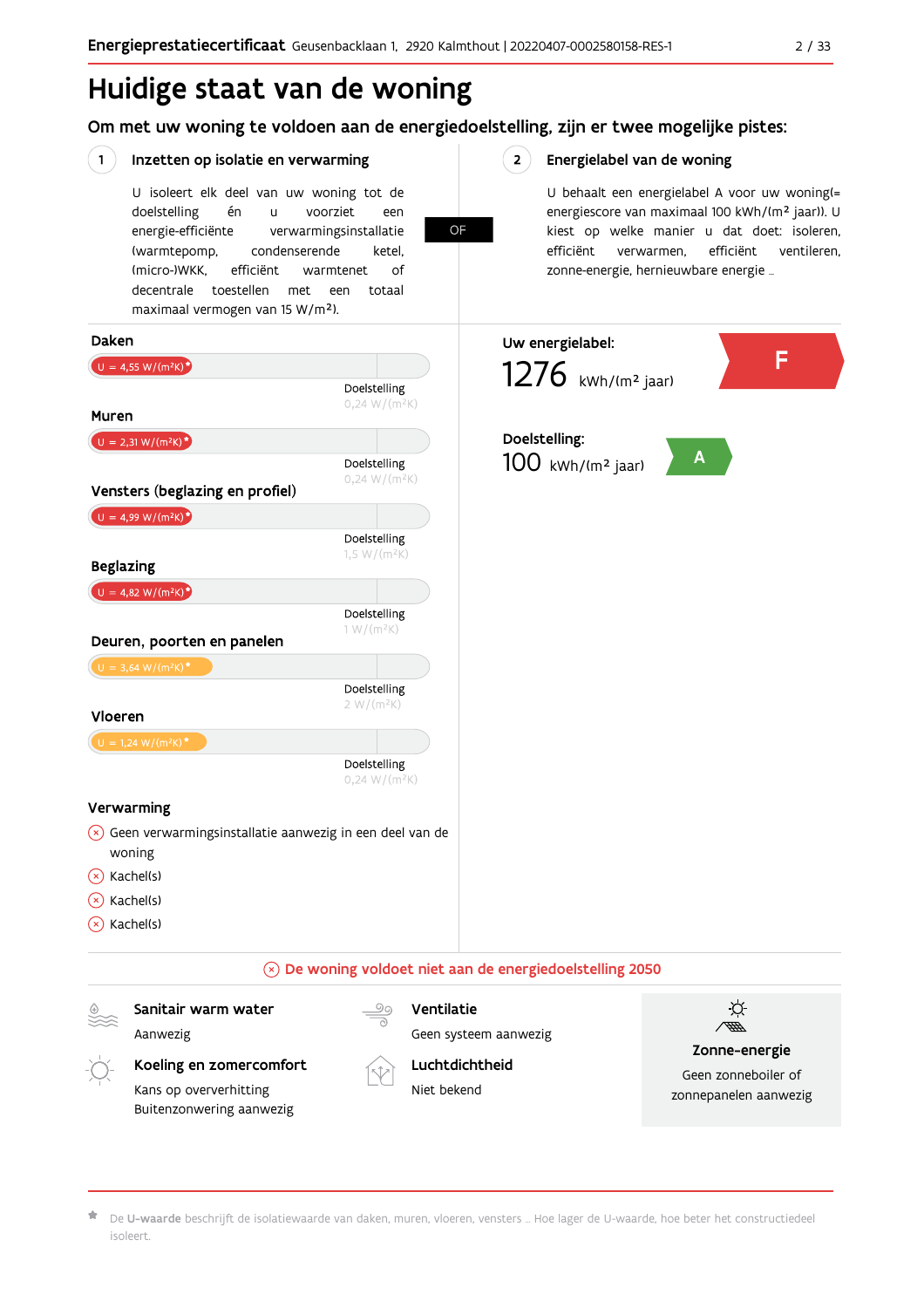# Overzicht aanbevelingen

In deze tabel vindt u aanbevelingen om uw woning energiezuiniger te maken. De aanbevelingen zijn gebaseerd op piste 1. Kunt u ze niet allemaal uitvoeren, dan helpen ze u ook om via piste 2 de doelstelling te halen. Vraag advies aan een specialist voordat u met de renovatiewerken start.

De volgorde in deze tabel is automatisch bepaald en is niet noodzakelijk de juiste volgorde om aan de slag te gaan. Het is louter een eerste indicatie op basis van de energieprestatie.



De prijsindicaties zijn automatisch berekend en kunnen door de energiedeskundige niet aangepast worden. De prijzen zijn bedoeld als indicatie van de gemiddelde marktprijs voor een bepaald type werk. Voor een concrete kostenraming moet u altijd beroep doen op een aannemer of architect. Meer informatie over wat wel en niet inbegrepen is vindt u op pagina 29.

|   | <b>HUIDIGE SITUATIE</b>                                                                                                                                                                         | <b>AANBEVELING</b>                                                                                                                      | <b>GEMIDDELDE</b><br><b>PRIJSINDICATIE</b> |
|---|-------------------------------------------------------------------------------------------------------------------------------------------------------------------------------------------------|-----------------------------------------------------------------------------------------------------------------------------------------|--------------------------------------------|
|   | <b>Hellend dak</b><br>53 m <sup>2</sup> van het hellende dak is vermoedelijk<br>niet geïsoleerd.                                                                                                | Plaats isolatie aan de binnenkant van het<br>hellende dak<br>of plaats isolatie aan de buitenzijde van<br>het hellende dak.             | € 3 000<br>€ 16 500                        |
|   | Plat dak<br>44 m <sup>2</sup> van het platte dak is vermoedelijk niet Plaats isolatie boven op het platte dak.<br>geïsoleerd.                                                                   |                                                                                                                                         | € 8 000                                    |
|   | <b>Vensters</b><br>18,9 m <sup>2</sup> van de vensters heeft enkele<br>beglazing. Dat is niet energiezuinig. Ook de<br>raamprofielen zijn thermisch weinig<br>performant.                       | Vervang de vensters door nieuwe vensters € 16 000 <sup>*</sup><br>met hoogrendementsbeglazing en<br>energieperformante raamprofielen.   |                                            |
|   | Dakvensters en koepels<br>26 m <sup>2</sup> van de dakvlakvensters of koepels<br>heeft polycarbonaatplaten. Dat is niet<br>energiezuinig. Ook de profielen zijn<br>thermisch weinig performant. | Plaats nieuwe dakvlakvensters of koepels<br>met hoogrendementsbeglazing en<br>energieperformante raamprofielen                          | € 37 500                                   |
|   | Muur in contact met volle grond<br>3,9 m <sup>2</sup> van de muren in contact met volle<br>grond is vermoedelijk niet geïsoleerd.                                                               | Plaats isolatie aan de binnenkant van de<br>muur.                                                                                       | € 500 <sup>★</sup>                         |
|   | Muur<br>185 m <sup>2</sup> van de muren is (vermoedelijk) niet<br>geïsoleerd.                                                                                                                   | Plaats isolatie aan de binnenkant van de € 34 500<br>muur<br>of plaats isolatie aan de buitenkant van de € 57 500 <sup>*</sup><br>muur. |                                            |
| ⊞ | Vloer boven kelder of buiten<br>78 m <sup>2</sup> van de vloer is vermoedelijk niet<br>geïsoleerd.                                                                                              | Plaats isolatie.                                                                                                                        | € 4 500                                    |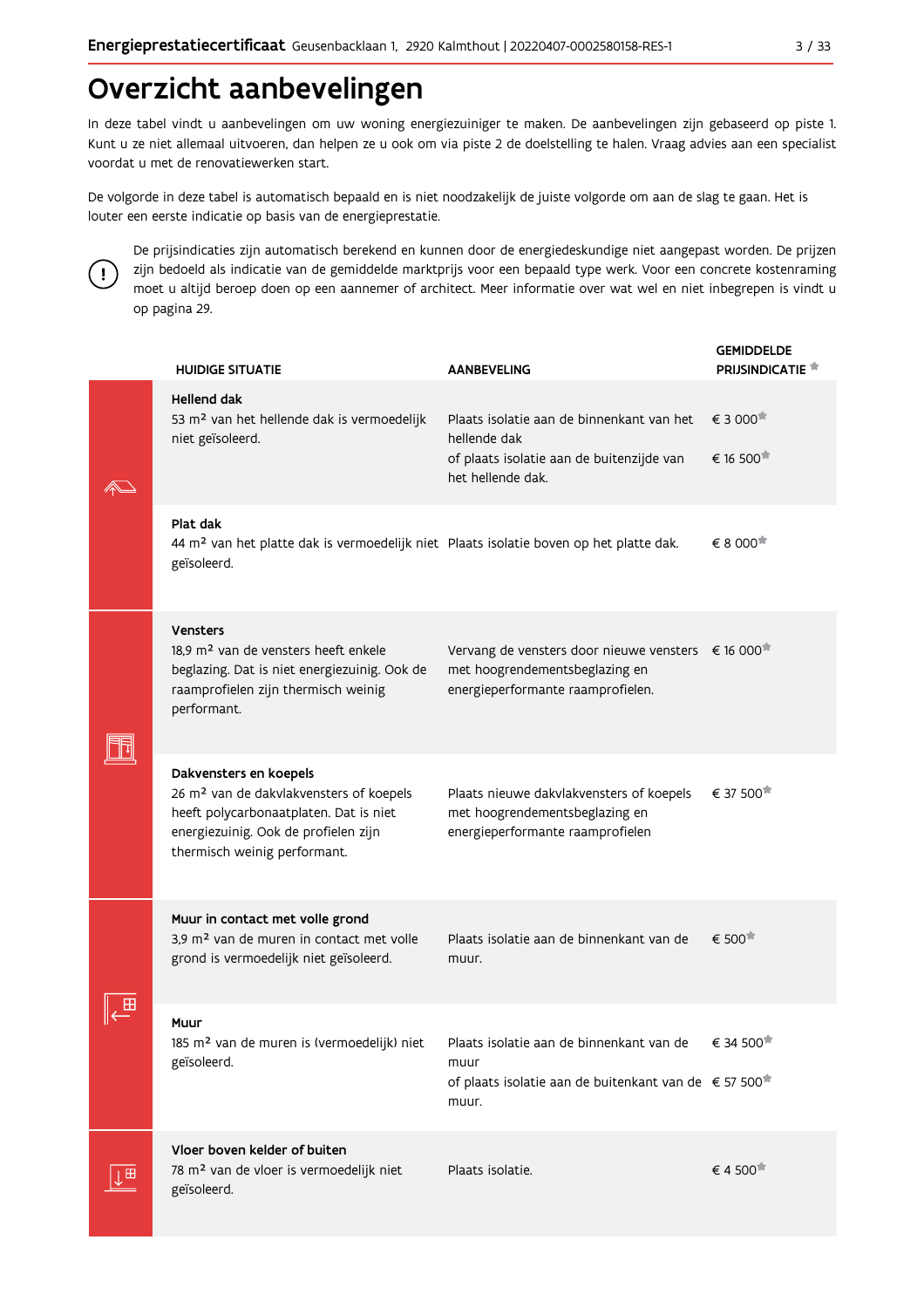|  | <b>Vensters</b><br>22 m <sup>2</sup> van de vensters heeft dubbele<br>beglazing. Dat is weinig energiezuinig. Ook<br>de raamprofielen zijn thermisch weinig<br>performant. | Vervang de vensters door nieuwe vensters € 16 500 <sup>*</sup><br>met hoogrendementsbeglazing en<br>energieperformante raamprofielen.                                                                                                                                                                                                                                                                                                                                                                         |                                                    |
|--|----------------------------------------------------------------------------------------------------------------------------------------------------------------------------|---------------------------------------------------------------------------------------------------------------------------------------------------------------------------------------------------------------------------------------------------------------------------------------------------------------------------------------------------------------------------------------------------------------------------------------------------------------------------------------------------------------|----------------------------------------------------|
|  | Deuren en poorten<br>3,2 m <sup>2</sup> van de deuren of poorten is<br>onvoldoende geïsoleerd.                                                                             | Vervang de weinig energiezuinige deuren<br>of poorten door een energiezuinig<br>alternatief met sterk isolerende profielen.                                                                                                                                                                                                                                                                                                                                                                                   | € 5 500                                            |
|  | Vloer op volle grond<br>37 m <sup>2</sup> van de vloer op volle grond is<br>vermoedelijk niet geïsoleerd.                                                                  | Plaats isolatie in de vloer.                                                                                                                                                                                                                                                                                                                                                                                                                                                                                  | € 9 000                                            |
|  | Verwarming<br>59% van de woning wordt verwarmd met<br>een (accumulerende) kachel. In 41% van de<br>woning is geen verwarmingsinstallatie<br>aanwezig.                      | Vervang de kachel(s) door een lucht/water € 20 500 <sup>*</sup><br>of bodem/water warmtepomp<br>of een condenserende ketel. Plaats een<br>afgiftesysteem, bij voorkeur op lage<br>temperatuur.<br>Denk hierbij ook aan de onverwarmde<br>ruimtes.<br>Een condenserende ketel heeft een iets slechter rendement.<br>Gemiddeld gezien zal uw energiescore met een<br>condenserende ketel, na uitvoering van alle aanbevelingen,<br>een 20-tal kWh/(m <sup>2</sup> jaar) hoger liggen dan met een<br>warmtepomp. | $/$ € 31 500 <sup><math>#</math></sup><br>€ 16 500 |
|  | Zonneboiler<br>Er is geen zonneboiler aanwezig.                                                                                                                            | Volgens de zonnekaart is er mogelijks geen<br>geschikt dakdeel om zonnecollectoren te<br>plaatsen. Onderzoek de mogelijkheid om<br>een zonneboiler te plaatsen. Vraag<br>hiervoor raad aan een vakman.                                                                                                                                                                                                                                                                                                        |                                                    |
|  | Zonnepanelen<br>Er zijn geen zonnepanelen aanwezig.                                                                                                                        | Volgens de zonnekaart is er mogelijks geen<br>geschikt dakdeel om zonnepanelen te<br>plaatsen. Onderzoek de mogelijkheid om<br>zonnepanelen te plaatsen. Vraag hiervoor<br>raad aan een vakman.                                                                                                                                                                                                                                                                                                               |                                                    |
|  | • Energetisch helemaal niet in orde<br>• Energetisch niet in orde                                                                                                          | • Zonne-energie                                                                                                                                                                                                                                                                                                                                                                                                                                                                                               |                                                    |

\* Als er verschillende gangbare uitvoeringsmethodes zijn, worden de prijzen hiervan gescheiden door een schuine streep. Meer detailinformatie vindt u vanaf pagina 29.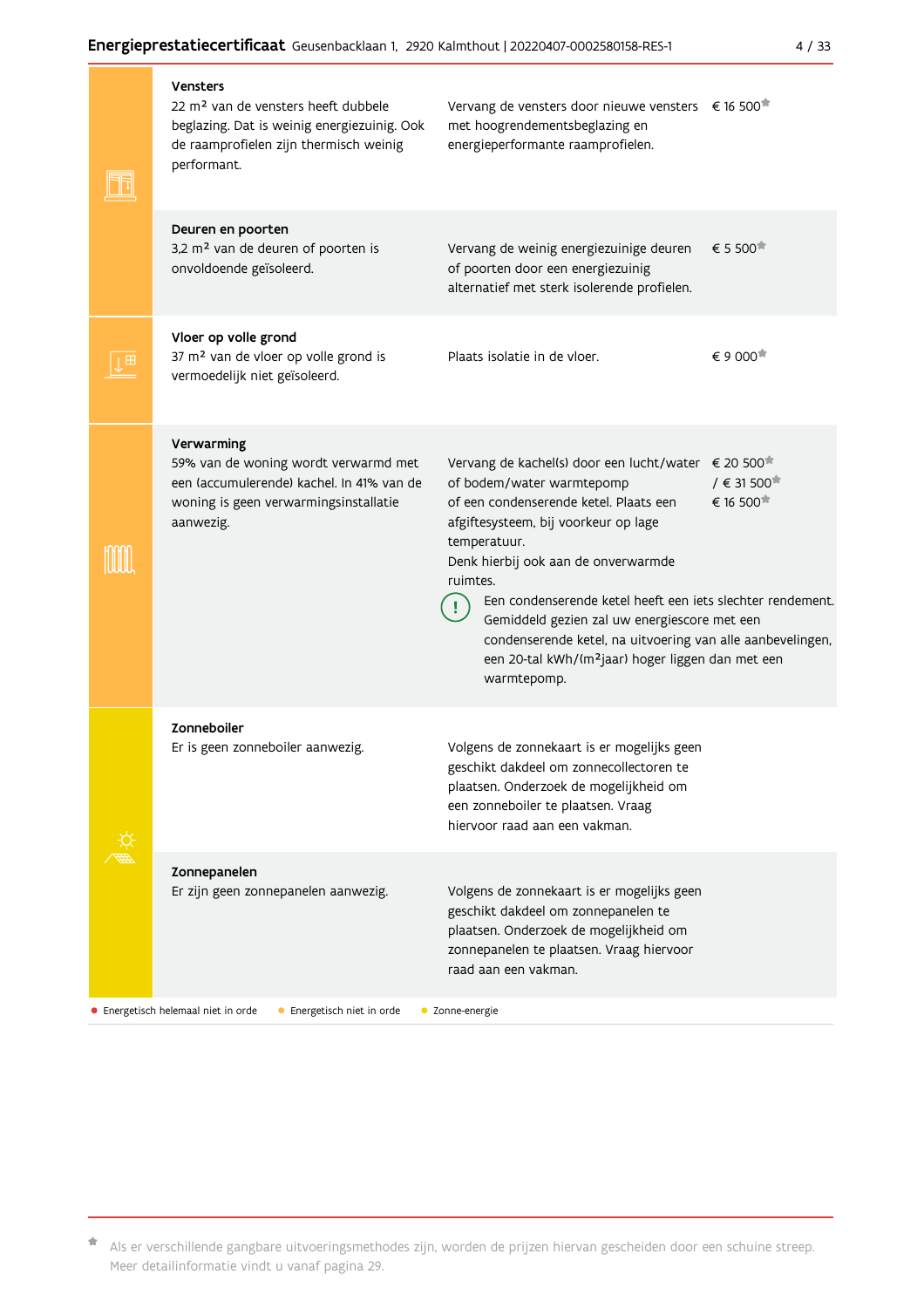#### Energielabel na uitvoering van de aanbevelingen

Als u beslist om uw woning stapsgewijs te renoveren in de hierboven gesuggereerde volgorde, geeft de onderstaande energieschaal een overzicht van waar uw woning zich na elke stap zal bevinden op de energieschaal. Verandert u de volgorde, dan verandert ook de impact van elke maatregel. Dat kan hier niet weergegeven worden.



#### Aandachtspunten

Hou rekening met de volgende aspecten als u uw woning energiezuinig en comfortabeler wilt maken.

Luchtdichtheid: De luchtdichtheid van uw woning is niet gemeten. Een goede luchtdichtheid is nodig om de warmte niet via spleten en kieren te laten ontsnappen. Let er bij de renovatie op dat de werken luchtdicht uitgevoerd worden. U kunt nadien de luchtdichtheid laten meten om eventueel overblijvende lekken op te sporen en uw energielabel mogelijk nog te verbeteren.



voldoende ventilatievoorzieningen. Een goede ventilatie is echter noodzakelijk om een gezond binnenklimaat te garanderen. Voorzie bij uw renovatie daarom in een ventilatiesysteem. Om energie te besparen, kunt u het best kiezen voor een systeem met vraagsturing of warmteterugwinning.



Koeling en zomercomfort: Uw woning heeft kans op oververhitting, ondanks de aanwezige zonwering. Vermijd de plaatsing van een koelinstallatie, want die verbruikt veel energie. Bekijk of andere maatregelen mogelijk zijn om oververhitting tegen te gaan: 's nachts intensief ventileren, bijkomende zonwering ...



Sanitair warm water: Uw woning beschikt niet over een zonneboiler. Overweeg de plaatsing van een zonneboiler of warmtepompboiler. Daarmee kunt u energie besparen.

#### Let op!

 $\mathbf{I}$ 

(r.t

De aanbevelingen, aandachtspunten en eventuele prijsindicaties op het energieprestatiecertificaat worden standaard gegenereerd op de wijze die de Vlaamse overheid heeft vastgelegd. Laat u bijstaan door een specialist om op basis van de aanbevelingen en aandachtspunten een concreet renovatieplan op te stellen. De energiedeskundige is niet aansprakelijk voor de eventuele schade die ontstaat bij het uitvoeren van de standaard gegenereerde aanbevelingen of aandachtspunten.

#### Meer informatie?

- Voor meer informatie over het energieprestatiecertificaat, gebruiksgedrag, woningkwaliteit ... kunt u terecht op www.energiesparen.be.
- Meer informatie over uw woning vindt u op uw persoonlijke woningpas. Surf naar woningpas.vlaanderen.be om uw woningpas te bekijken.
- Meer informatie over beter renoveren vindt u op www.energiesparen.be/ikbenoveer.

Gegevens energiedeskundige: **FRANK SAPPENBERGHS** 2900 Schoten **FP07453** 

#### **Premies**

Informatie over energiewinsten, subsidies of andere financiële voordelen vindt u op www.energiesparen.be.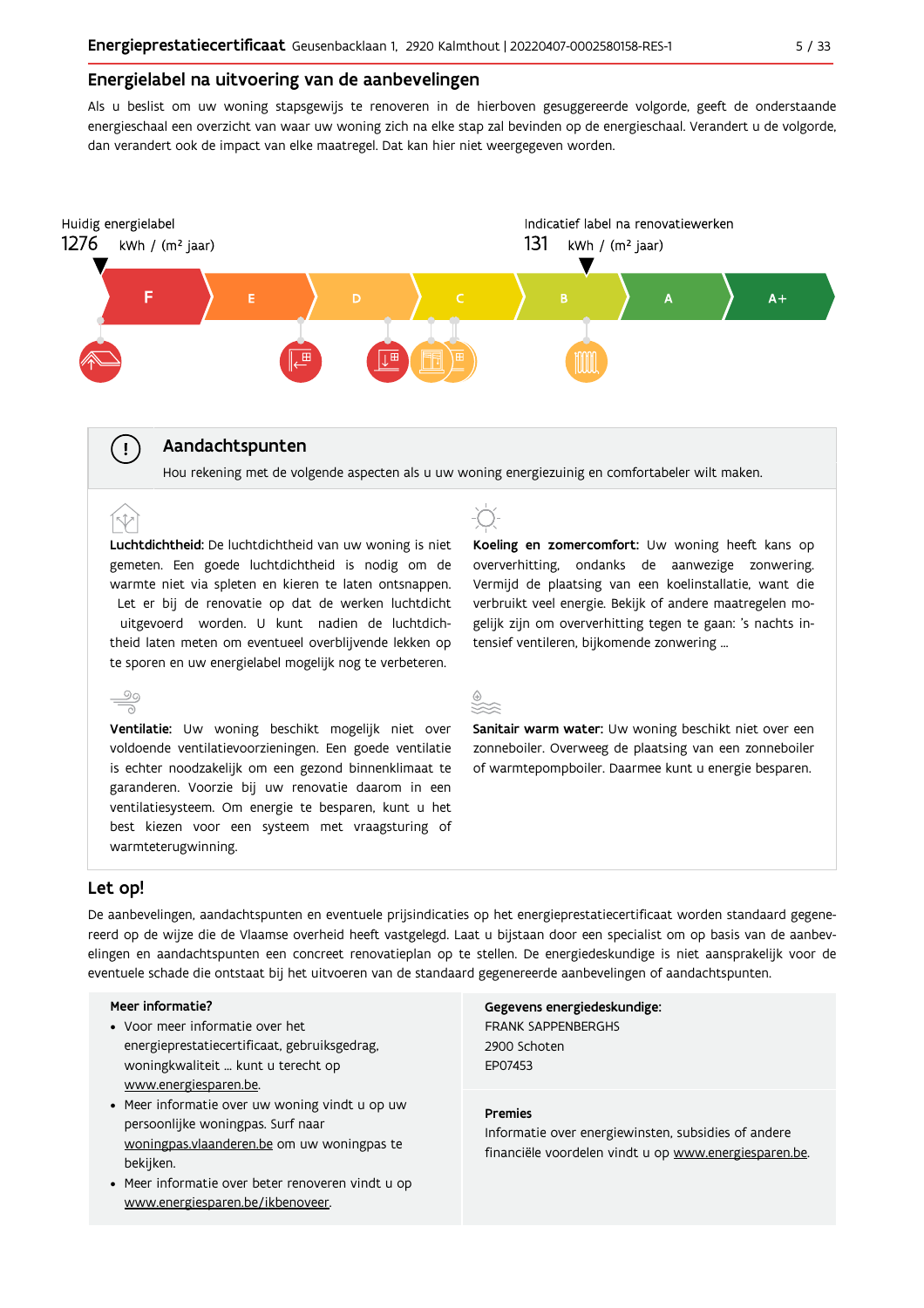# Energieprestatiecertificaat (EPC) in detail

Elk gebouw bestaat uit verschillende onderdelen die met elkaar verbonden zijn. Als u renoveert, kunt u het best al rekening houden met de werken die u later nog gaat uitvoeren.

Dit deel van het energieprestatiecertificaat gaat dieper in op de aanbevelingen van uw woning. Samen met uw architect of andere vakman kunt u op basis hiervan een renovatieplan opstellen.

#### Inhoudstafel

| Daken.                            | 8  |
|-----------------------------------|----|
| Vensters en deuren                | 11 |
| Muren                             | 15 |
| <b>Vloeren</b>                    | 18 |
| Ruimteverwarming                  | 20 |
| Installaties voor zonne-energie.  | 25 |
| Overige installaties              | 27 |
| Bewijsstukken gebruikt in dit EPC | 28 |
| Toelichting prijsindicaties       | 29 |
|                                   |    |

#### 10 goede redenen om nu al te BENOveren

BENOveren is BEter reNOveren dan gebruikelijk is, met hogere ambities op het vlak van energieprestaties, goed gepland en met deskundig advies, zodat ook latere renovatiestappen haalbaar blijven (zie ook www.energiesparen.be/ikbenoveer). Een geBENOveerde woning biedt veel voordelen:

1. Een lagere energiefactuur 2. Meer comfort 3. Een gezonder binnenklimaat 4. Esthetische meerwaarde 5. Financiële meerwaarde  $\sqrt{3}$ 6. Nodig voor ons klimaat  $\begin{picture}(150,10) \put(0,0){\line(1,0){10}} \put(15,0){\line(1,0){10}} \put(15,0){\line(1,0){10}} \put(15,0){\line(1,0){10}} \put(15,0){\line(1,0){10}} \put(15,0){\line(1,0){10}} \put(15,0){\line(1,0){10}} \put(15,0){\line(1,0){10}} \put(15,0){\line(1,0){10}} \put(15,0){\line(1,0){10}} \put(15,0){\line(1,0){10}} \put(15,0){\line($ 7. Uw woning is klaar voor uw oude dag 8. Minder onderhoud 9. Vandaag al haalbaar 10. De overheid betaalt mee

# Renoveren of slopen: let op voor asbest!

Asbest is een schadelijke stof die nog regelmatig aanwezig is in gebouwen. In veel gevallen kunnen asbesttoepassingen op een eenvoudige en vooral veilige manier verwijderd worden. Deze werken en eventuele bijhorende kosten zijn niet inbegrepen in het EPC. Voor meer informatie over (het herkennen van) asbest en asbestverwijdering kunt u terecht op www.ovam.be.

#### Hoe wordt het EPC opgemaakt?

De eigenschappen van uw woning zijn door de energiedeskundige ingevoerd in software die door de Vlaamse overheid is opgelegd. De energiedeskundige mag zich alleen baseren op zijn vaststellingen tijdens het plaatsbezoek en op bewijsstukken die voldoen aan de voorwaarden die de Vlaamse overheid heeft opgelegd. Op basis van de invoergegevens berekent de software het energielabel en genereert automatisch aanbevelingen en eventueel ook prijsindicaties. Bij onbekende invoergegevens gaat de software uit van veronderstellingen, onder meer op basis van het (ver)bouw- of fabricagejaar. Om zeker te zijn van de werkelijke samenstelling van uw muur, dak of vloer kunt u ervoor kiezen om verder (destructief) onderzoek uit te voeren (losschroeven stopcontact, gaatje boren in een voeg, binnenafwerking tijdelijk verwijderen ...).

Voor meer informatie over de werkwijze, de bewijsstukken en de voorwaarden kunt u terecht op www.energiesparen.be.

De bewijsstukken die gebruikt zijn voor dit EPC, kan u terugvinden op pagina 28.

### Slopen?

Voor oudere woningen of woningen in slechte staat, is het soms interessant om het gebouw te slopen en opnieuw te beginnen. Als u sloop overweegt, kunt u voor meer informatie terecht op www.energiesparen.be.

#### **Energiedoelstelling 2050**

De energiedoelstelling van de Vlaamse Regering is om tegen 2050 alle woningen en appartementen in Vlaanderen minstens even energiezuinig te maken als een energetisch performante nieuwbouwwoning van 2017.

Ten tijde van de opmaak van dit EPC is het nog niet verplicht om aan die energiedoelstelling te voldoen. Denk echter vooruit! Hou nu al zo veel mogelijk rekening met die energiedoelstelling en streef zelfs naar beter.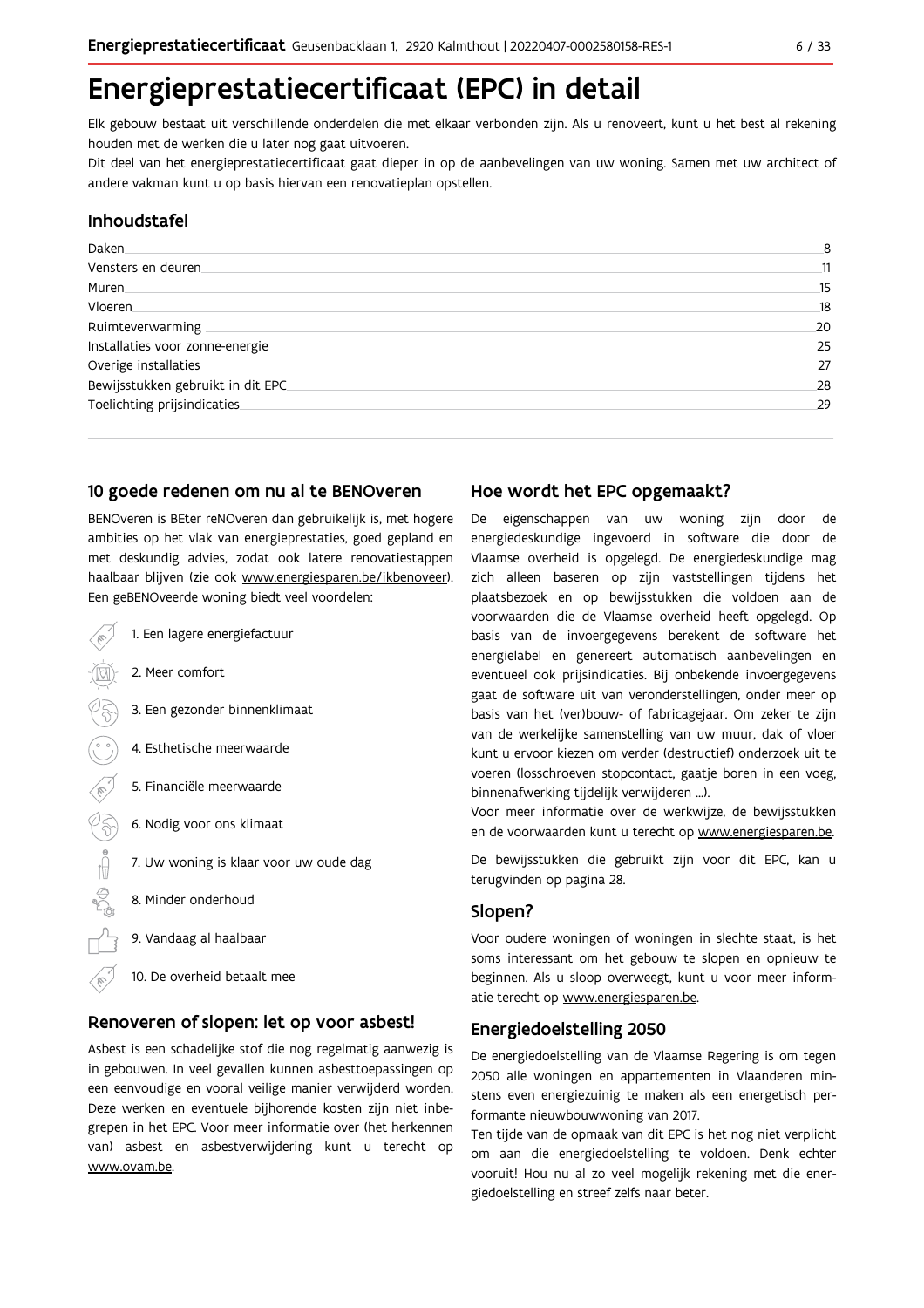### Algemene gegevens

| Gebouw id / Gebouweenheid id                                | 15150549 / 15151957    |
|-------------------------------------------------------------|------------------------|
| Datum plaatsbezoek                                          | 05/04/2022             |
| Referentiejaar bouw                                         | Onbekend               |
| Beschermd volume (m <sup>3</sup> )                          | 545                    |
| Ruimten niet opgenomen in het beschermd volume              | Kelder                 |
| Bruikbare vloeroppervlakte (m <sup>2</sup> )                | 179                    |
| Verliesoppervlakte (m <sup>2</sup> )                        | 470                    |
| Infiltratiedebiet $(m^3/(m^2h))$                            | Onbekend               |
| Thermische massa                                            | Half zwaar/matig zwaar |
| Open haard(en) voor hout aanwezig                           | Neen                   |
| Niet-residentiële bestemming                                | Geen                   |
| Berekende energiescore (kWh/(m <sup>2</sup> jaar))          | 1.276                  |
| Karakteristiek jaarlijks primair energieverbruik (kWh/jaar) | 227.990                |
| CO <sub>2</sub> -emissie (kg/jaar)                          | 15.154                 |
| Indicatief S-peil                                           | 280                    |
| Gemiddelde U-waarde gebouwschil (W/(m <sup>2</sup> K))      | 2,89                   |
| Gemiddeld installatierendement verwarming (%)               | 58                     |

# Verklarende woordenlijst

| beschermd volume                                    | Het volume van alle ruimten die men wenst te beschermen tegen warmteverlies naar<br>buiten, de grond en aangrenzende onverwarmde ruimten.                                                                                                                                 |
|-----------------------------------------------------|---------------------------------------------------------------------------------------------------------------------------------------------------------------------------------------------------------------------------------------------------------------------------|
| bruikbare vloeroppervlakte                          | De vloeroppervlakte binnen het beschermd volume die beloopbaar en toegankelijk is.                                                                                                                                                                                        |
| U-waarde                                            | De U-waarde beschrijft de isolatiewaarde van daken, muren, vensters  Hoe lager de<br>U-waarde, hoe beter de constructie isoleert.                                                                                                                                         |
| R-waarde                                            | De warmteweerstand van een materiaallaag. Hoe groter de R-waarde, hoe beter de<br>materiaallaag isoleert.                                                                                                                                                                 |
| lambdawaarde                                        | De warmtegeleidbaarheid van een materiaal. Hoe lager de lambdawaarde, hoe beter<br>het materiaal isoleert.                                                                                                                                                                |
| karakteristiek jaarlijks primair<br>energieverbruik | De berekende hoeveelheid primaire energie die gedurende één jaar nodig is voor de<br>verwarming, de aanmaak van sanitair warm water, de ventilatie en de koeling van een<br>woning. Eventuele bijdragen van zonneboilers en zonnepanelen worden in mindering<br>gebracht. |
| berekende energiescore                              | Een maat voor de totale energieprestatie van een woning. De berekende energiescore<br>is gelijk aan het karakteristiek jaarlijks primair energieverbuik, gedeeld door de<br>bruikbare vloeroppervlakte.                                                                   |
| S-peil                                              | Een maat voor de energieprestatie van de gebouwschil van een woning. Het S-peil<br>houdt rekening met de isolatie, de luchtdichtheid, de oriëntatie, de zonnewinsten en<br>de vormefficiëntie. Hoe lager het S-peil, hoe energie-efficiënter de gebouwschil.              |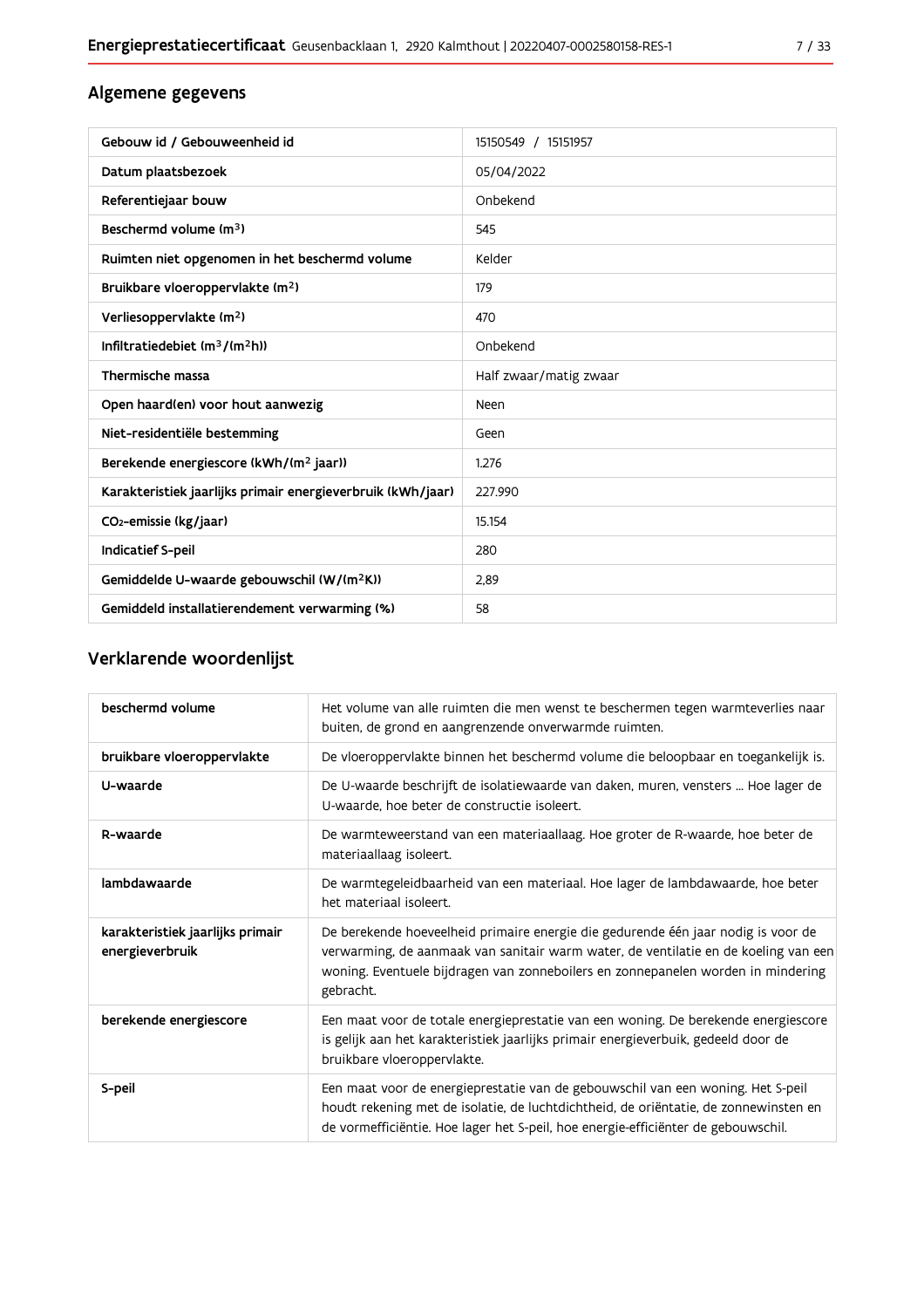# Daken

| Hellend dak                                                                |                                                                   |          |
|----------------------------------------------------------------------------|-------------------------------------------------------------------|----------|
| 53 m <sup>2</sup> van het hellende dak is vermoedelijk<br>niet geïsoleerd. | Plaats isolatie aan de binnenkant van het € 3 000<br>hellende dak |          |
|                                                                            | of plaats isolatie aan de buitenzijde van<br>het hellende dak.    | € 16 500 |
| Plat dak                                                                   |                                                                   |          |

 $\epsilon$  8 000<sup> $\star$ </sup> 44 m<sup>2</sup> van het platte dak is vermoedelijk niet Plaats isolatie boven op het platte dak. geïsoleerd.

Bij de renovatie van uw dak kunt u het best streven naar een U-waarde van maximaal 0,24 W/(m<sup>2</sup>K). Dat komt overeen met een isolatielaag van ongeveer 14 cm minerale wol of XPS ( $\lambda_a$  = 0,035 W/(m.K)) of 12 cm PUR ( $\lambda_a$  = 0,027 W/(m.K)). Als u de isolatie van uw platte of hellende dak tussen een houten dakstructuur plaatst, moet u de isolatiedikte verhogen tot minstens 22 cm minerale wol.

Hoogstwaarschijnlijk renoveert u uw dak(en) maar één keer grondig. Isoleer daarom meteen maximaal. De energiedoelstelling van 0,24 W/(m<sup>2</sup>K) vormt de basis, maar u kunt altijd streven naar beter.

# Denk vooruit!

- · Isoleert u eerst uw dak en dan uw muren? Verleng dan nu al de dakoversteken zodat de buitenmuurisolatie luchtdicht en zonder koudebrug op de dakisolatie kan aansluiten. Plaats ook de regenwaterafvoer zodanig dat er nog plaats genoeg is om buitenmuurisolatie te plaatsen.
- · Wordt het platte dak een stuk dikker door de isolatie? Hou er dan rekening mee dat u ook de dakgoten, brandmuurtjes, dakranden, gevels ... moet verhogen.
- · Bent u van plan een ventilatiesysteem, zonneboiler of zonnepanelen te plaatsen? Hou dan nu al rekening met de nodige leidingdoorvoeren of dakverstevigingen.
- · Denk bij de renovatie van uw dak aan functies die u later nog wilt toevoegen (bijvoorbeeld een zolderkamer wordt bureau) en zorg nu al voor voldoende daglicht door bijvoorbeeld dakvlakvensters te integreren in uw dak.

### Een plat dak isoleren

Bij de isolatie van een plat dak kunt u het best kiezen voor een warm dak. Als het platte dak nog in goede staat is, wordt boven op de bestaande dakconstructie een nieuwe laag met dampscherm, isolatie en dakbedekking aangebracht. Als het dak al geïsoleerd is, moet vooraf bekeken worden hoeveel isolatie u nog kunt bijplaatsen. Vraag daarvoor raad aan een specialist.

Een groendak is een mooie en tegelijk ecologische oplossing. Laat een specialist vooraf onderzoeken of u van het platte dak een groendak kunt maken.

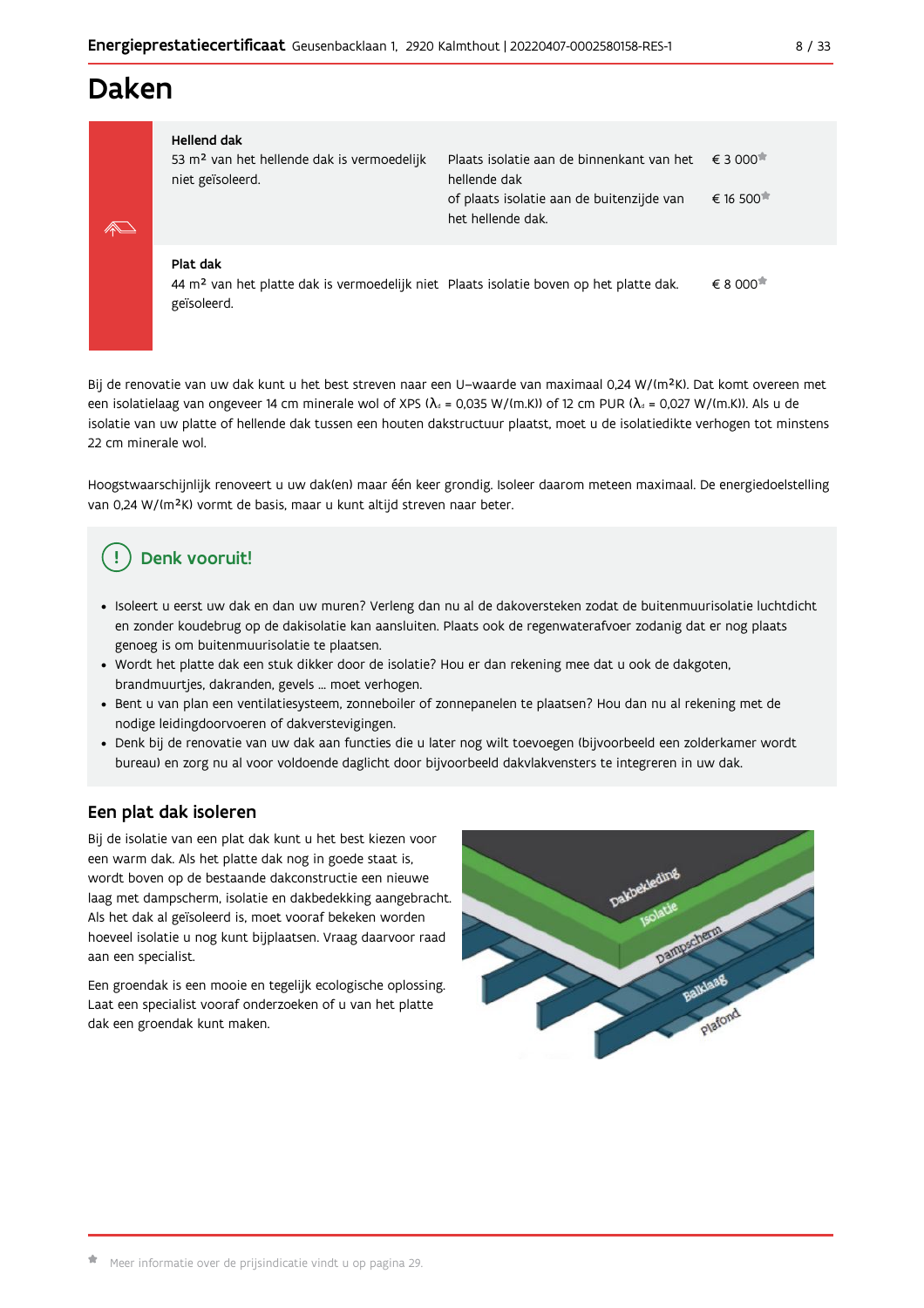### Een hellend dak isoleren

Fen hellend dak kunt u aan de buiten- of binnenkant isoleren.

#### 1. Dak isoleren aan de buitenkant

De isolatie wordt boven op de draagconstructie geplaatst. Daarboven komen een onderdak en dakbedekking (pannen, leien ...).



1. Dampscherm | 2. Isolatie | 3. Onderdak | 4. Dakbekleding  $\Theta$ 

- · Isolatieplaten kunnen doorlopen, waardoor er geen risico is op koudebruggen bij de aansluiting met de muurisolatie.
- · Bestaande dakconstructie kan van binnenuit volledig zichtbaar blijven en binnenafwerking kan behouden worden.
- · U hebt de mogelijkheid om uw dak aan de buitenkant een nieuwe look te geven (met nieuwe dakbedekkingsmaterialen).

#### $\bigcap$

- · Meestal moeilijker uitvoerbaar en duurder, omdat de dakbedekking, panlatten en tengellatten eerst verwijderd moeten worden.
- · Niet altijd mogelijk of wenselijk, bijvoorbeeld door de aansluiting op aanpalende daken, of omdat de dakvlakvensters dan in de hoogte moeten worden aangepast.

#### 2. Dak isoleren aan de binnenkant

De isolatie wordt tussen en onder de dakconstructie aan de binnenkant geplaatst. Daartegen komt een dampscherm en, indien gewenst, een binnenafwerking.



1. Onderdak | 2. Isolatie | 3. Dampscherm | 4. binnenafwerking

#### $\bigoplus$

- Als de dakconstructie in goede staat is en er een onderdak aanwezig is, is isolatie aan de binnenkant van het dak de goedkoopste oplossing.
- · U kunt de werken eventueel zelf uitvoeren volgens de regels van de kunst.
- · Uw dak krijgt een nieuwe look aan de binnenkant (bv. met gipsplaten en afwerking).

#### $\odot$

- · Er is extra aandacht nodig voor de overgang van de dakisolatie naar de muurisolatie.
- · Dit kan enkel uitgevoerd worden indien er een dampopen onderdak aanwezig is.
- · U verliest het originele uitzicht van de bestaande dakconstructie en er gaat vaak zolderruimte verloren.

# Pas op!

- · Zorg steeds dat de isolatie wind- en luchtdicht geplaatst wordt. Anders gaat een groot deel van het isolatie-effect teniet.
- · Het extra gewicht op de bestaande constructie van het dak heeft mogelijk een impact op de draagkracht en stabiliteit van het dak, de gevels en de fundering.
- · Door het isoleren van het dak gaat de luchtdichtheid van uw woning er op vooruit en kan de luchtverversing niet meer gebeuren via spleten en kieren. Voorzie dus een ventilatiesysteem om uw woning te ventileren. Dat is niet enkel essentieel om vochtproblemen te vermijden, maar ook voor uw gezondheid en uw comfort.

Laat u bijstaan door een architect, aannemer of vakman voor deskundig advies en een goede uitvoering van de werken.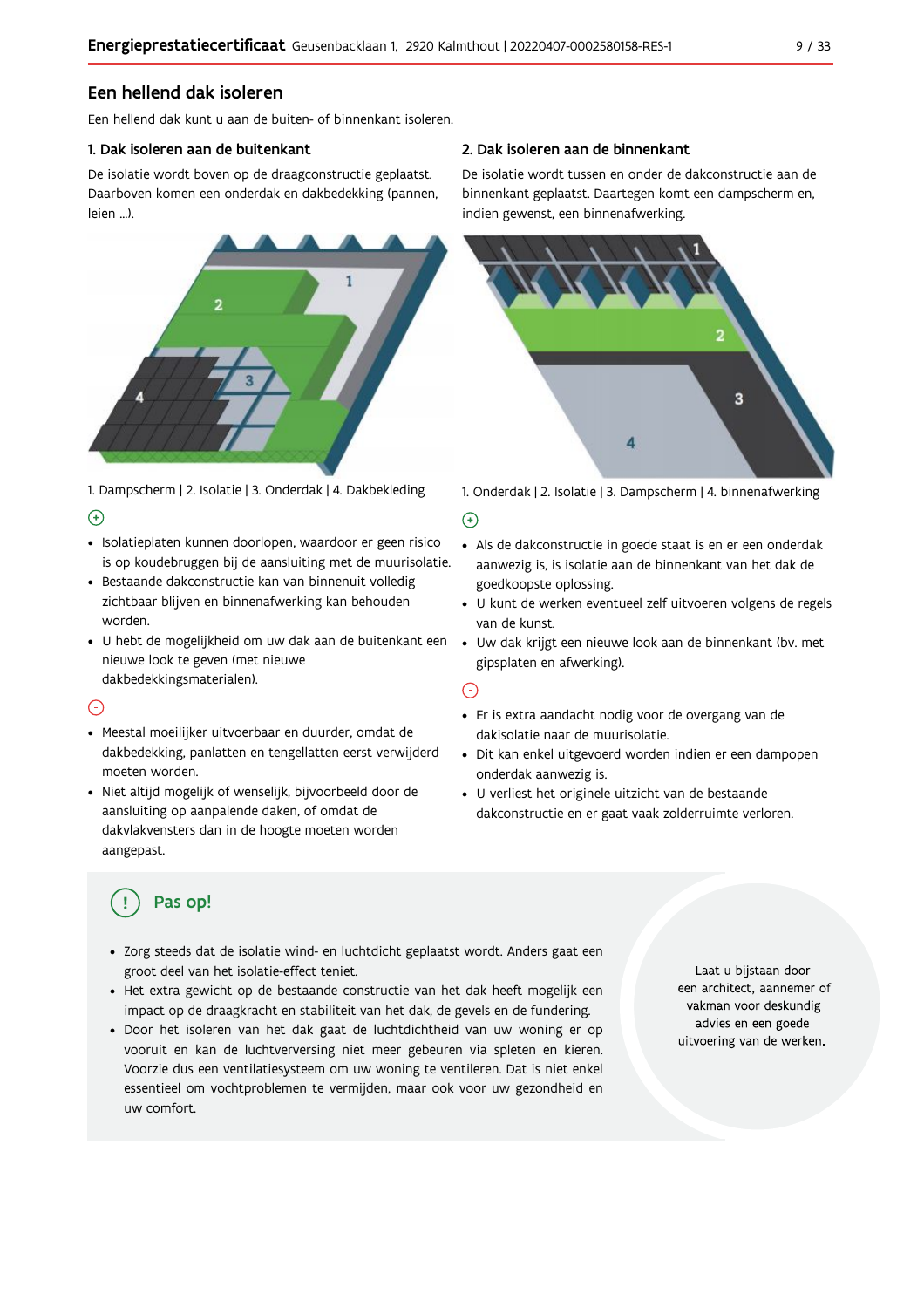### Technische fiche daken

De energiedeskundige heeft de onderstaande gegevens ingevoerd. Bezorg die gegevens aan uw vakman.

|   | Beschrijving       | Oriëntatie     | (m <sup>2</sup> )<br>oppervlakte<br><b>Netto</b> | bekend<br>$\frac{w \text{aard}}{(m^2 K)}$<br>℥<br>Ь | bekend<br>arde<br>$\widehat{\boldsymbol{\xi}}$<br>শূ<br>Ê<br>≃ | Isolatie |                   | renovatie<br>Ref jaar    | isolatie<br>$\widehat{\bm{s}}$<br>(m <sup>2</sup> K)<br>႕ီ<br>Waar<br>R-waar<br>bekend | Luchtlaag | Daktype | waarde<br>⊃<br>Berekende<br>$(W/(m^2K))$ |
|---|--------------------|----------------|--------------------------------------------------|-----------------------------------------------------|----------------------------------------------------------------|----------|-------------------|--------------------------|----------------------------------------------------------------------------------------|-----------|---------|------------------------------------------|
|   | Hellend dak voor   |                |                                                  |                                                     |                                                                |          |                   |                          |                                                                                        |           |         |                                          |
| ٠ | DV1                | ZW             | 26                                               | ٠                                                   | ٠                                                              |          | isolatie onbekend | $\overline{\phantom{a}}$ | ٠                                                                                      | onbekend  | a       | 5,00                                     |
|   | Hellend dak achter |                |                                                  |                                                     |                                                                |          |                   |                          |                                                                                        |           |         |                                          |
| ٠ | DA1                | <b>NO</b>      | 26                                               | $\overline{\phantom{a}}$                            | $\overline{\phantom{a}}$                                       |          | isolatie onbekend | $\overline{\phantom{a}}$ | $\overline{\phantom{a}}$                                                               | onbekend  | a       | 5,00                                     |
|   | Plat dak           |                |                                                  |                                                     |                                                                |          |                   |                          |                                                                                        |           |         |                                          |
|   | P <sub>D</sub> 1   | $\blacksquare$ | 44                                               | $\overline{\phantom{a}}$                            | ٠                                                              |          | isolatie onbekend | $\overline{\phantom{a}}$ | $\overline{\phantom{a}}$                                                               | onbekend  | a       | 4,00                                     |

#### Legende

a dak niet in riet of cellenbeton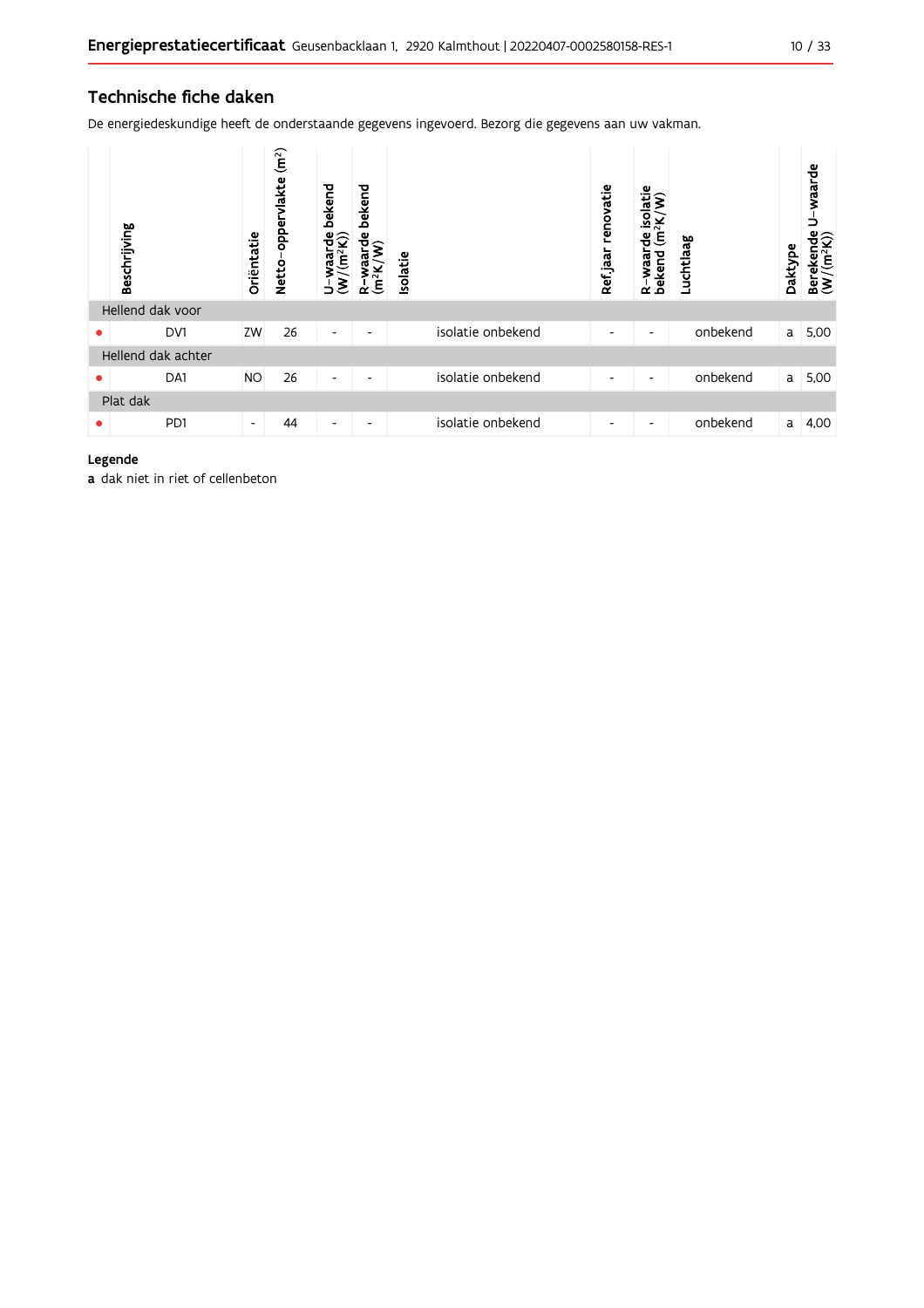# Vensters en deuren

|  | Vensters<br>18.9 m <sup>2</sup> van de vensters heeft enkele<br>beglazing. Dat is niet energiezuinig. Ook de<br>raamprofielen zijn thermisch weinig<br>performant.                              | Vervang de vensters door nieuwe vensters € 16 000 <sup>*</sup><br>met hoogrendementsbeglazing en<br>energieperformante raamprofielen. |                        |
|--|-------------------------------------------------------------------------------------------------------------------------------------------------------------------------------------------------|---------------------------------------------------------------------------------------------------------------------------------------|------------------------|
|  | Dakvensters en koepels<br>26 m <sup>2</sup> van de dakvlakvensters of koepels<br>heeft polycarbonaatplaten. Dat is niet<br>energiezuinig. Ook de profielen zijn<br>thermisch weinig performant. | Plaats nieuwe dakvlakvensters of koepels<br>met hoogrendementsbeglazing en<br>energieperformante raamprofielen                        | € 37 500 <sup>★</sup>  |
|  | Vensters<br>22 m <sup>2</sup> van de vensters heeft dubbele<br>beglazing. Dat is weinig energiezuinig. Ook<br>de raamprofielen zijn thermisch weinig<br>performant.                             | Vervang de vensters door nieuwe vensters € 16 500 <sup>*</sup><br>met hoogrendementsbeglazing en<br>energieperformante raamprofielen. |                        |
|  | Deuren en poorten<br>3,2 m <sup>2</sup> van de deuren of poorten is<br>onvoldoende geïsoleerd.                                                                                                  | Vervang de weinig energiezuinige deuren<br>of poorten door een energiezuinig<br>alternatief met sterk isolerende profielen.           | $\epsilon$ 5 500 $\pi$ |

De kwaliteit van zowel de beglazing als de profielen bepaalt de energieprestatie van uw vensters. Kies altijd voor dubbele hoogrendementsbeglazing of drievoudige beglazing met een U-waarde van maximaal 1,0 W/(m<sup>2</sup>K). Bij de renovatie van vensters kunt u het best streven naar een U-waarde van maximaal 1,5 W/(m<sup>2</sup>K) voor de vensters (glas + profielen). Naast de vensters in de gevel verdienen ook dakvlakvensters, koepels, lichtstraten, polycarbonaatplaten en glasbouwstenen de nodige aandacht.

Bij de vervanging van uw deuren, poorten of panelen kunt u het best streven naar een U-waarde van maximaal 2 W/(m<sup>2</sup>K). Kies daarom voor een deur of poort met sterk isolerende profielen en panelen. Als de deur glas bevat, kunt u het best kiezen voor dubbele hoogrendementsbeglazing of drievoudige beglazing met een U-waarde van maximaal 1,0 W/(m<sup>2</sup>K).

Hoogstwaarschijnlijk vervangt u uw buitenschrijnwerk maar één keer. Kies daarom meteen voor de meest energie-efficiënte oplossing.

#### Ţ Denk vooruit!

- · Vervangt u eerst uw buitenschrijnwerk en isoleert u pas nadien uw gevels? Zorg er nu al voor dat de buitenmuurisolatie zonder koudebruggen op de profielen van uw vensters en deuren zal kunnen aansluiten. Zo vermijdt u condensatie en schimmelvorming in uw woning.
- Bent u van plan om ventilatie te plaatsen met natuurlijke toevoer, eventueel in combinatie met mechanische afvoer? Bouw dan nu al ventilatieroosters in de vensters in.
- · Bent u van plan geautomatiseerde buitenzonwering te plaatsen? Breng dan nu al de nodige bekabeling aan.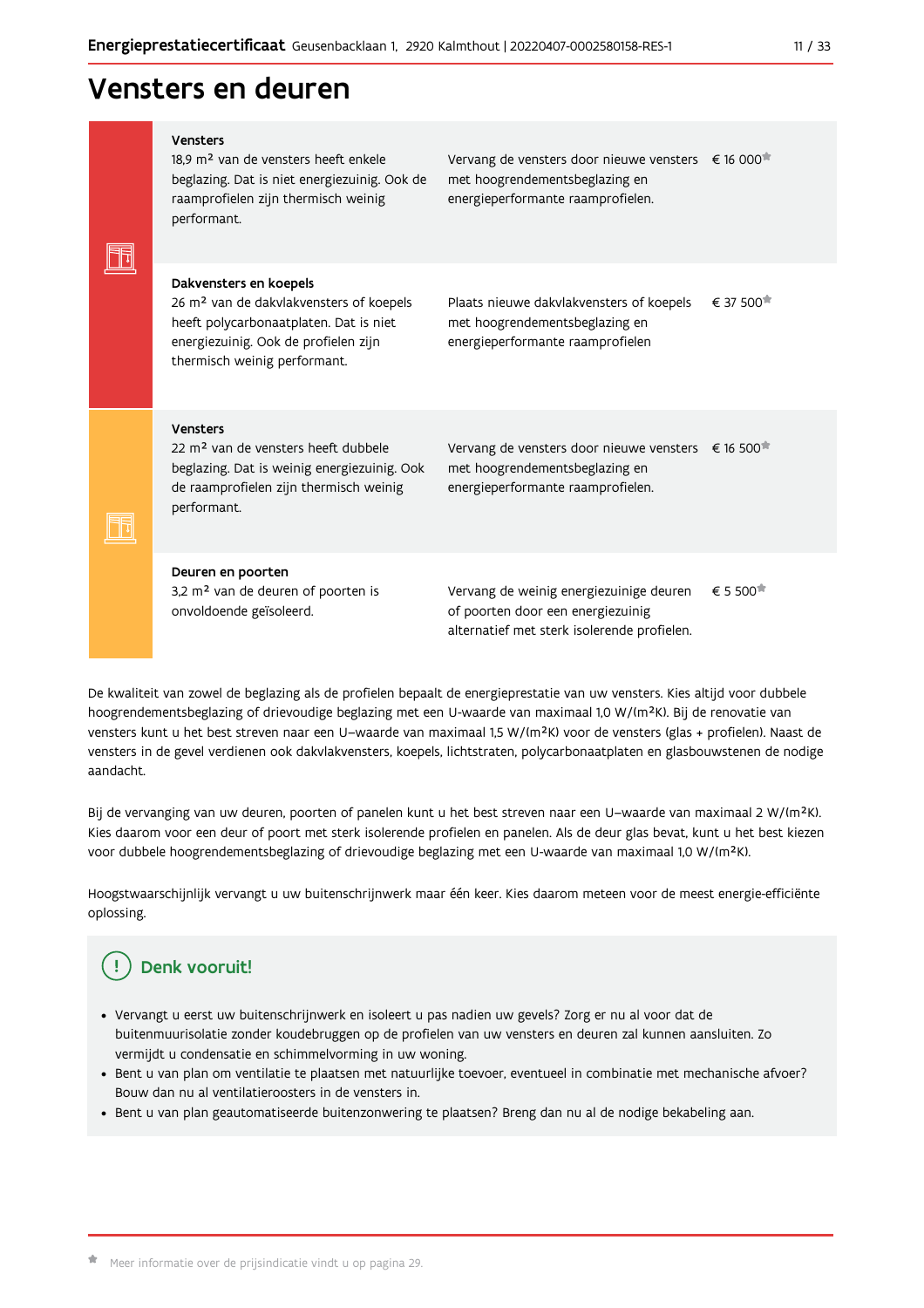#### Vensters vervangen

Het venster (glas + profielen) in zijn geheel vervangen is op energetisch vlak de beste oplossing. Als het om bepaalde redenen (esthetisch, bouwkundige regelgeving ...) niet mogelijk of gewenst is om het volledige venster te vervangen, vervang dan minstens het glas of plaats een dubbel raam of voorzetglas. Besteed altijd voldoende aandacht aan een luchtdichte plaatsing van het buitenschrijnwerk.

Beschikt u nog over oude rolluikkasten? Vervang ze door geïsoleerde luchtdichte kasten.

#### Deuren, poorten of panelen vervangen

Zorg ervoor dat deuren, poorten of panelen luchtdicht geplaatst worden. Een luchtdichte buitendeur is aan vier kanten uitgerust met een goede dichting. Aan de onderkant van de deur wordt daarvoor vaak gebruikgemaakt van een zogenaamde valdorpel. Dat is een automatisch tochtprofiel dat onzichtbaar in de onderkant van de deur is ingewerkt. Door een mechanisme gaat de valdorpel automatisch naar beneden als de deur dichtgaat en komt hij naar omhoog als de deur geopend wordt.

# Pas op!

· Dankzij de vervanging van het buitenschrijnwerk gaat de luchtdichtheid van uw woning er sterk op vooruit en kan de luchtverversing niet meer gebeuren via spleten en kieren. Voorzie dus een ventilatiesysteem om uw woning te ventileren. Dat is niet enkel essentieel om vochtproblemen te vermijden, maar ook voor uw gezondheid en uw comfort.

Laat u bijstaan door een architect, aannemer of vakman voor deskundig advies en een goede uitvoering van de werken.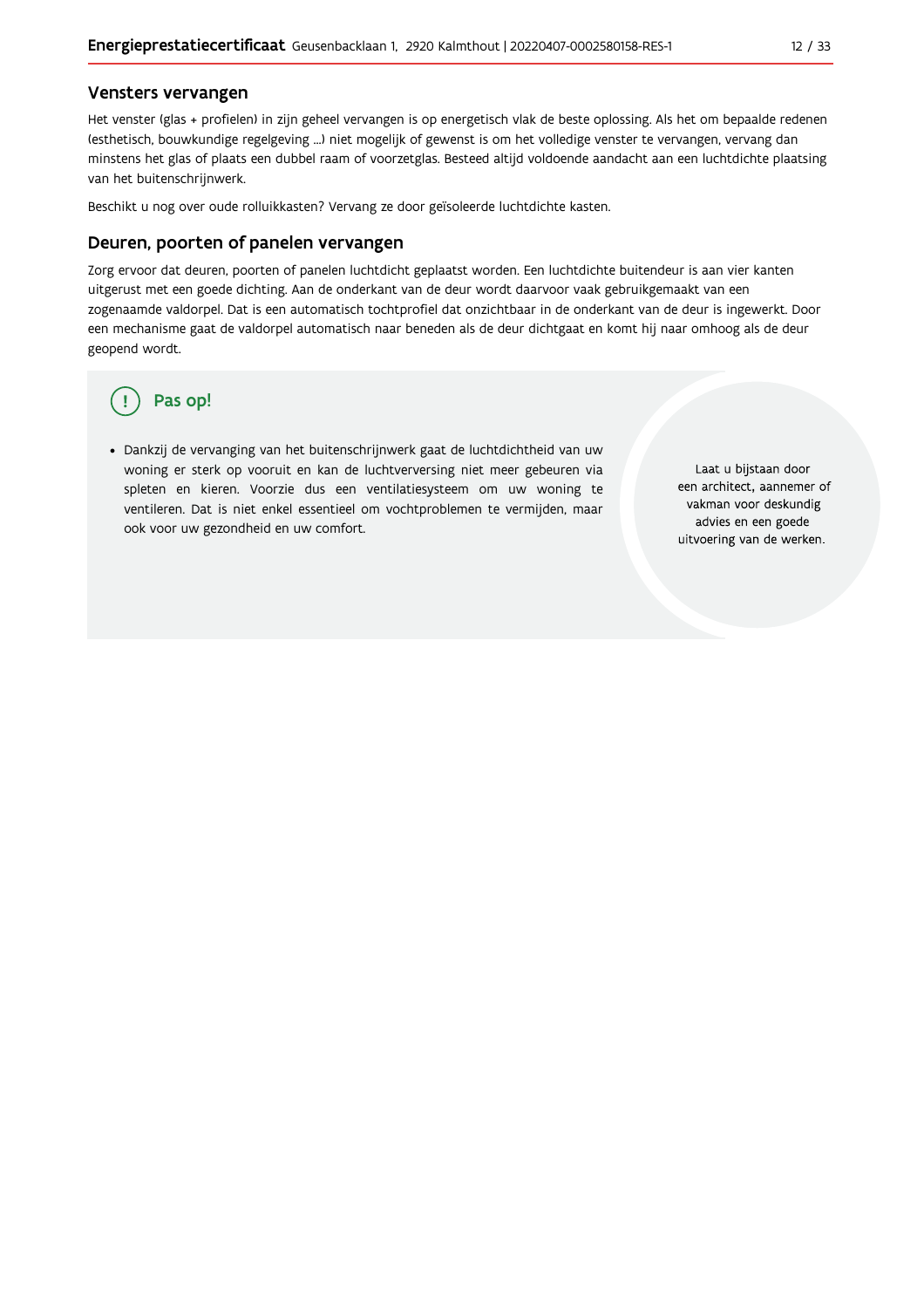#### Technische fiche van de vensters

De energiedeskundige heeft de onderstaande gegevens ingevoerd. Bezorg die gegevens aan uw vakman.

|           | Beschrijving    | Oriëntatie | Helling          | Oppervlakte (m <sup>2</sup> ) | U-waarde bekend<br>(W/(m <sup>2</sup> K)) | <b>Beglazing</b> | Buitenzonwering              | Profiel              | Berekende U-waarde<br>(W/(m <sup>2</sup> K)) |
|-----------|-----------------|------------|------------------|-------------------------------|-------------------------------------------|------------------|------------------------------|----------------------|----------------------------------------------|
|           | In voorgevel    |            |                  |                               |                                           |                  |                              |                      |                                              |
|           | VG1-GL2         |            | ZW verticaal     | 0,9                           | $\frac{1}{2}$                             | enkel glas       |                              | geen                 | 5,80                                         |
|           | VG1-GL3         | ZW         | verticaal        | 2,6                           | $\overline{\phantom{a}}$                  | enkel glas       |                              | hout                 | 5,08                                         |
|           | VG1-GL1         | ZW         | verticaal        | 4,8                           | $\qquad \qquad \blacksquare$              | enkel glas       | handbediend                  | hout                 | 5,08                                         |
|           | In achtergevel  |            |                  |                               |                                           |                  |                              |                      |                                              |
|           | AG3-GL1         |            | NO verticaal     | 11,5                          | $\qquad \qquad \blacksquare$              | dubbel glas      |                              | metaal niet<br>therm | 3,79                                         |
| $\bullet$ | AG1-GL1         | NO.        | verticaal        | 0,4                           | $\blacksquare$                            | enkel glas       | $\overline{a}$               | hout                 | 5,08                                         |
|           | AG1-GL2         | NO.        | verticaal        | 2,1                           | $\blacksquare$                            | enkel glas       | L,                           | hout                 | 5,08                                         |
|           | AG1-GL3         |            | NO verticaal     | 0,7                           | L,                                        | enkel glas       |                              | geen                 | 5,80                                         |
|           | In linkergevel  |            |                  |                               |                                           |                  |                              |                      |                                              |
|           | LG2-GL1         |            | NW verticaal     | 0,6                           | $\qquad \qquad \blacksquare$              | dubbel glas      | $\overline{a}$               | metaal niet<br>therm | 3,79                                         |
| $\bullet$ | LG1-GL1         |            | NW verticaal     | 1,4                           | $\overline{\phantom{a}}$                  | enkel glas       | $\blacksquare$               | hout                 | 5,08                                         |
|           | LG1-GL2         |            | NW verticaal     | 0,1                           | $\overline{\phantom{a}}$                  | enkel glas       |                              | hout                 | 5,08                                         |
|           | LG1-GL3         |            | NW verticaal     | 2                             | $\overline{\phantom{a}}$                  | enkel glas       |                              | hout                 | 5,08                                         |
|           | LG1-GL4         |            | NW verticaal     | 1,9                           | $\qquad \qquad \blacksquare$              | enkel glas       | handbediend                  | hout                 | 5,08                                         |
|           | In rechtergevel |            |                  |                               |                                           |                  |                              |                      |                                              |
|           | RG3-GL1         | ZO         | verticaal        | 8,7                           | $\qquad \qquad \blacksquare$              | dubbel glas      |                              | metaal niet<br>therm | 3,79                                         |
| $\bullet$ | RG1-GL1         | ZO         | verticaal        | 0,9                           | $\overline{\phantom{a}}$                  | dubbel glas      | $\qquad \qquad \blacksquare$ | hout                 | 2,86                                         |
| $\bullet$ | RG1-GL2         | ZO         | verticaal        | $\mathbf{1}$                  | $\overline{\phantom{a}}$                  | enkel glas       | $\overline{a}$               | hout                 | 5,08                                         |
|           | RG1-GL3         | ZO.        | verticaal        | 0,9                           | $\overline{\phantom{a}}$                  | enkel glas       |                              | metaal niet<br>therm | 5,83                                         |
|           | In plat dak     |            |                  |                               |                                           |                  |                              |                      |                                              |
|           | PD2-GL1         |            | - horizontaal 26 |                               | $\overline{a}$                            | polycarbonaat a  |                              | metaal niet<br>therm | 5,89                                         |

#### Legende glastypes

polycarbonaat a Polycarbonaatplaten (2 à 3 wanden) dubbel glas Gewone dubbele beglazing

enkel glas

Enkelvoudige beglazing

Legende profieltypes

| hout        | Houten profiel                  | geen | Geen profiel |
|-------------|---------------------------------|------|--------------|
| metaal niet | Metalen profiel, niet thermisch |      |              |
| therm       | onderbroken                     |      |              |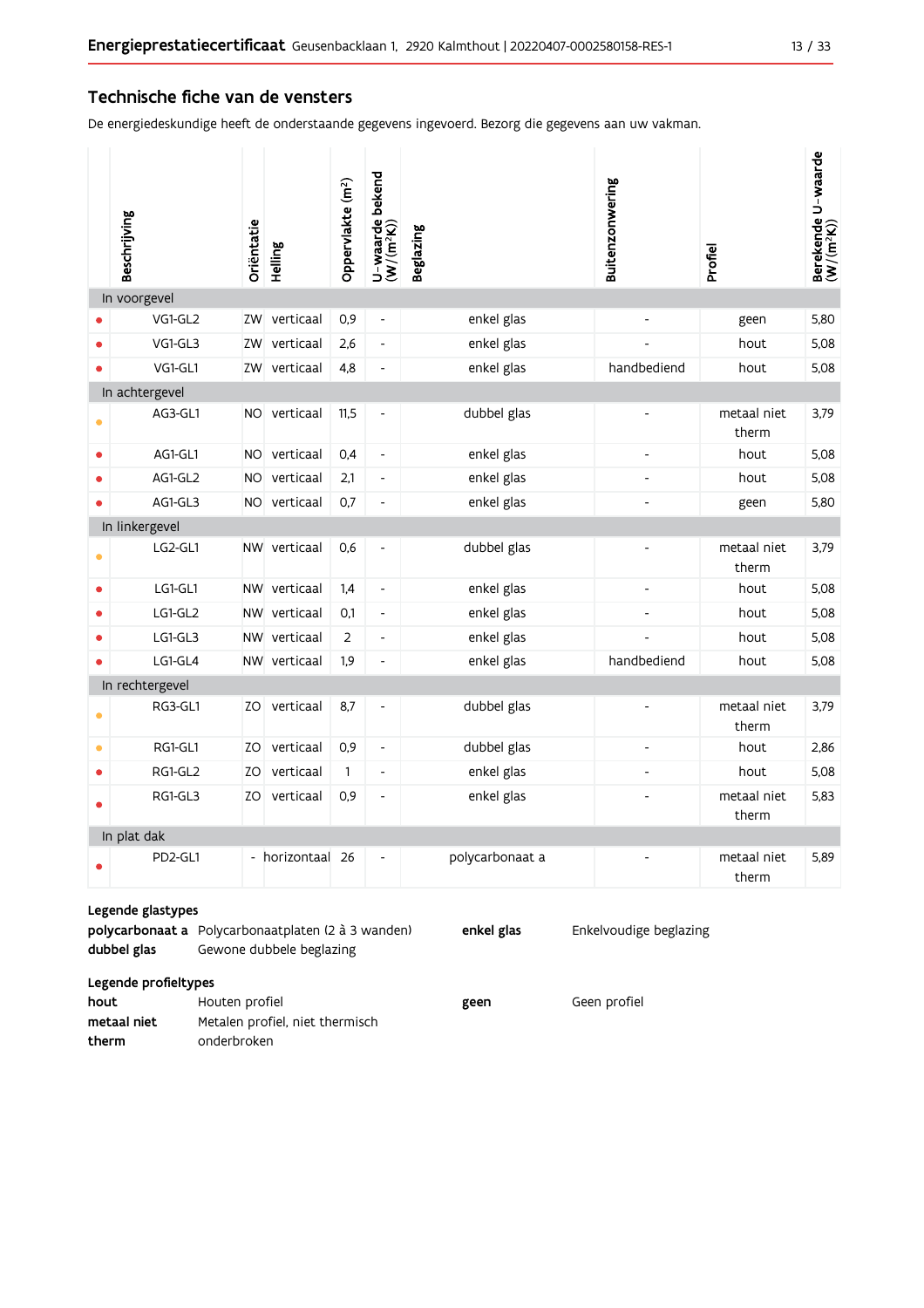### Technische fiche van de deuren, poorten en panelen

De energiedeskundige heeft de onderstaande gegevens ingevoerd. Bezorg die gegevens aan uw vakman.



#### Legende deur/paneeltypes

**b** deur/paneel niet in metaal

Legende profieltypes

hout

Houten profiel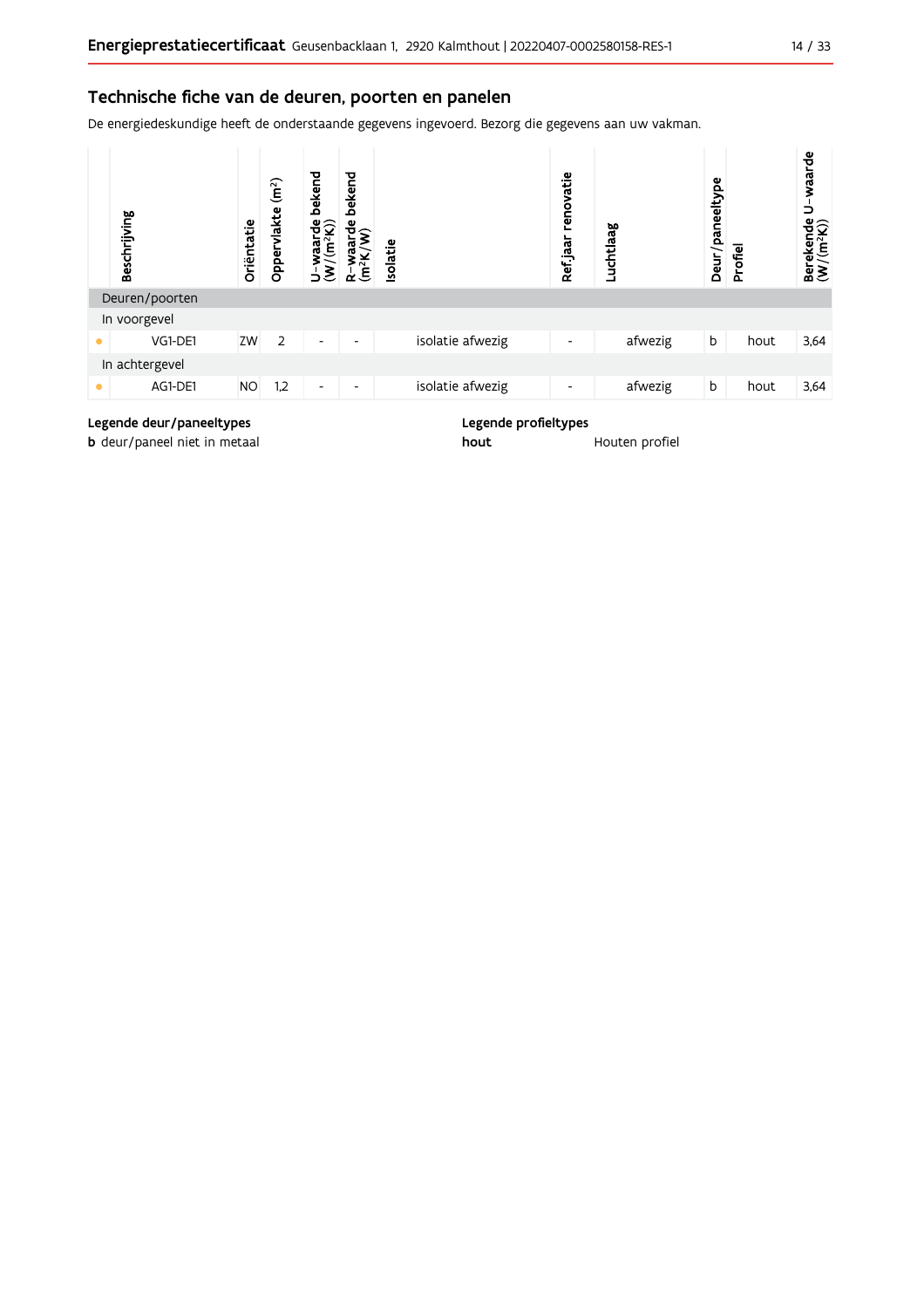# **Muren**

|  | Muur in contact met volle grond<br>3.9 m <sup>2</sup> van de muren in contact met volle<br>grond is vermoedelijk niet geïsoleerd. |  |  |  |  |  |  |  |
|--|-----------------------------------------------------------------------------------------------------------------------------------|--|--|--|--|--|--|--|
|  | Muur<br>185 m <sup>2</sup> van de muren is (vermoedelijk) niet<br>geïsoleerd.                                                     |  |  |  |  |  |  |  |

Plaats isolatie aan de binnenkant van de  $\epsilon$  500 $\pi$ muur.

Plaats isolatie aan de binnenkant van de € 34.500<sup> $#$ </sup> muur of plaats isolatie aan de buitenkant van de € 57 500<sup>\*</sup> muur.

Bij de isolatie van de muren kunt u het best streven naar een U-waarde van maximaal 0,24 W/(m<sup>2</sup>K). Dat komt overeen met een isolatielaag van ongeveer 14 cm minerale wol, EPS of XPS ( $\lambda_a$  = 0,035 W/(mK)) of 10 cm PUR of PIR ( $\lambda_a$  = 0,023 W/(mK)). Als u de isolatie tussen regelwerk plaatst, breng dan minstens 6 cm extra isolatie aan.

Hoogstwaarschijnlijk renoveert u uw muren maar één keer grondig. Isoleer daarom meteen maximaal. De energiedoelstelling van 0,24 W/(m<sup>2</sup>K) vormt de basis, maar u kunt altijd streven naar beter.

#### Pas op! Ţ

- · De warmteverliezen worden niet alleen beperkt door goed te isoleren, maar ook door luchtlekken te vermijden. Besteed voldoende aandacht aan het luchtdicht aansluiten van de muurisolatie op vensters en deuren, de vloer en het dak.
- · Door het isoleren van de muren gaat de luchtdichtheid van uw woning er op vooruit en kan de luchtverversing niet meer gebeuren via spleten en kieren. Voorzie dus een ventilatiesysteem om uw woning te ventileren. Dat is niet enkel essentieel om vochtproblemen te vermijden, maar ook voor uw gezondheid en uw comfort.

Laat u bijstaan door een architect, aannemer of vakman voor deskundig advies en een goede uitvoering van de werken.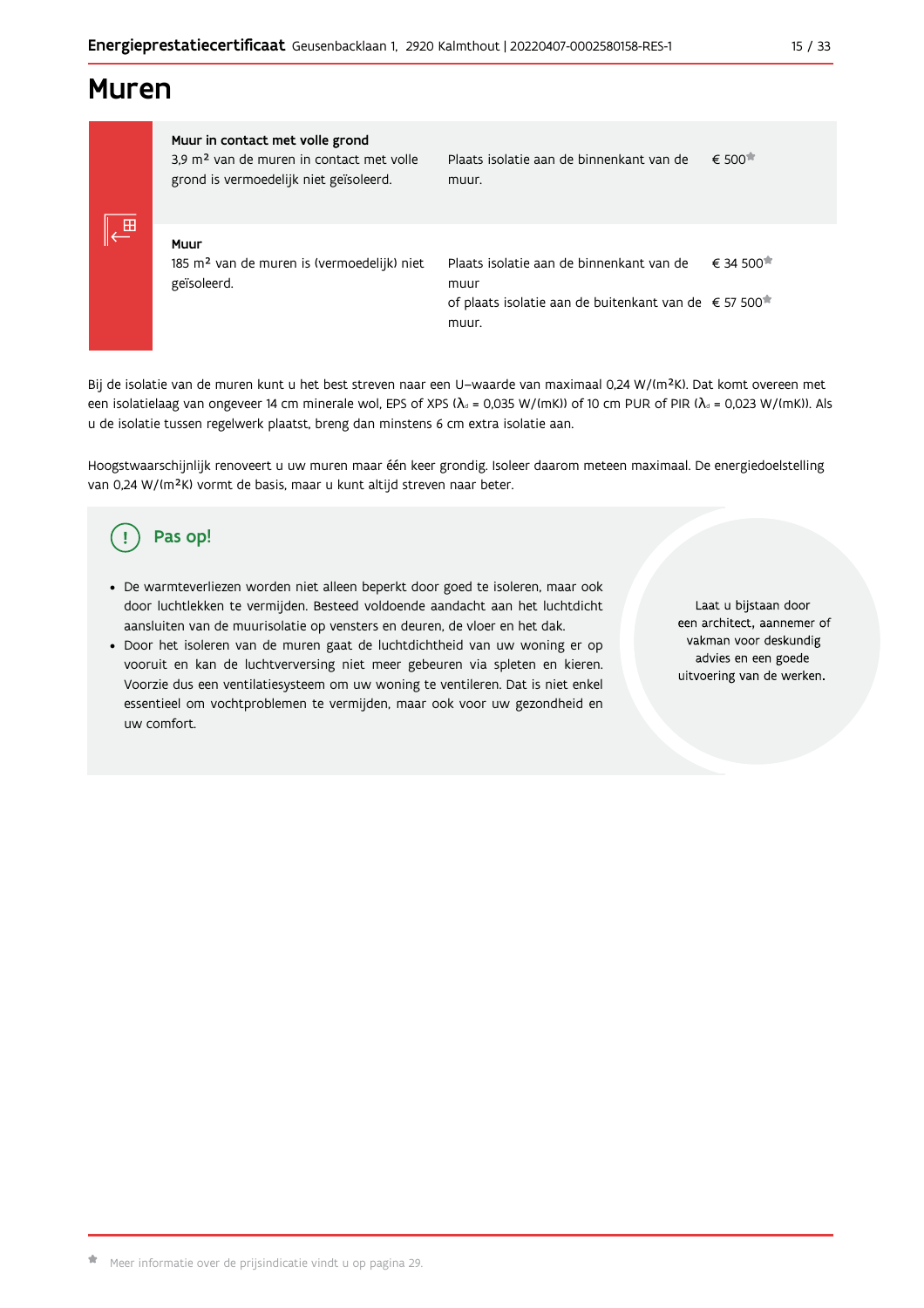#### Methodes om buitenmuren te isoleren

Er bestaan een aantal methodes om muren te isoleren. U kunt die methodes combineren om de energiedoelstelling van 0,24 W/(m<sup>2</sup>K) te halen.

#### Muren aan de buitenkant isoleren

Dat kan door een extra buitenmuur met een geïsoleerde spouw op te trekken of door isolatiemateriaal aan te brengen met daarop een bepleistering of een nieuwe gevelbekleding.



1. Buitenmuur | 2. Isolatie | 3. Vochtscherm | 4. Afwerkingslaag | 5. Stijl- en regelwerk (optioneel)

### $\bigoplus$

- Bouwfysisch veruit de beste oplossing.
- Koudebruggen worden weggewerkt.
- · Nieuw uitzicht van de woning.

#### $\odot$

#### • Vrij dure oplossing.

- · Niet toepasbaar bij beschermde of siergevels.
- Soms is een stedenbouwkundige vergunning vereist.

# Denk vooruit!

- · Nadien uw dak isoleren? Zorg nu al dat de dakisolatie zal kunnen aansluiten op de muurisolatie.
- · Vernieuw eerst vensters en deuren (indien nodig), zodat de buitenisolatie hierop kan aansluiten.
- Hou nu al rekening met later te plaatsen zonwering.

### Muren aan de binnenkant isoleren

Isolatieplaten kunnen rechtstreeks op de bestaande muur bevestigd worden of een structuur in hout of metaal kan opgevuld worden met isolatie ('voorzetwandsysteem'). Binnenisolatie is een delicaat werk. Vraag advies aan een vakman of laat het uitvoeren door een gecertificeerd aannemer



1. Buitengevel | 2. Isolatie | 3. Dampscherm | 4. Binnenafwerking | 5. Stijl- en regelwerk (optioneel)

#### $\bigoplus$

- Relatief eenvoudig zelf uit te voeren.
- Geen invloed op het uitzicht van de woning.

### ⊝

- Bouwfysisch de meest delicate oplossing.
- · De binnenruimte verkleint en stopcontacten, leidingen en radiatoren moeten worden verplaatst.

# Denk vooruit!

- Vernieuw eerst vensters en deuren (indien nodig), zodat de binnenisolatie hierop kan aansluiten.
- · Breng eventueel wandverstevigingen aan om later kaders en kasten te kunnen ophangen.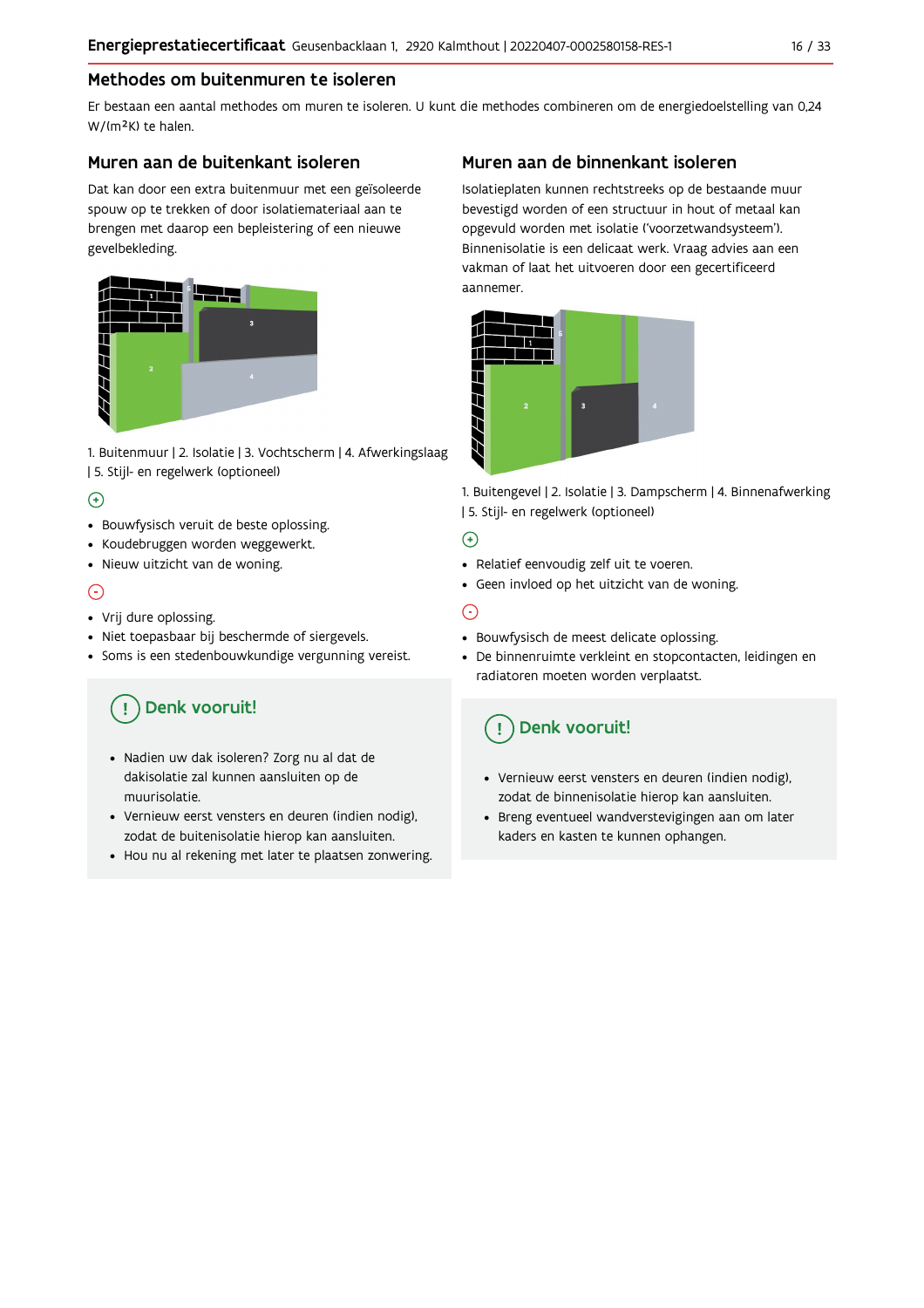#### Technische fiche van de muren

De energiedeskundige heeft de onderstaande gegevens ingevoerd. Bezorg die gegevens aan uw vakman.

|           | Beschrijving                    | Oriëntatie | Netto-oppervlakte (m <sup>2</sup> ) | Diepte onder maaiveld (m) | U-waarde bekend (W/(m <sup>2</sup> K)) | R-waarde bekend (m <sup>2</sup> K/W) | Isolatie          | Ref.jaar renovatie       | Luchtlaag | Muurtype     | Berekende U-waarde<br>(W/(m <sup>2</sup> K)) |
|-----------|---------------------------------|------------|-------------------------------------|---------------------------|----------------------------------------|--------------------------------------|-------------------|--------------------------|-----------|--------------|----------------------------------------------|
|           | Buitenmuur                      |            |                                     |                           |                                        |                                      |                   |                          |           |              |                                              |
|           | Voorgevel                       |            |                                     |                           |                                        |                                      |                   |                          |           |              |                                              |
|           | VG1                             | ZW         | 39                                  | $\overline{a}$            |                                        |                                      | isolatie onbekend | $\overline{\phantom{0}}$ | onbekend  | a            | 2,33                                         |
|           | Achtergevel                     |            |                                     |                           |                                        |                                      |                   |                          |           |              |                                              |
|           | AG1                             | <b>NO</b>  | 26                                  | $\overline{\phantom{a}}$  | $\overline{\phantom{a}}$               | $\overline{\phantom{a}}$             | isolatie onbekend | $\overline{\phantom{a}}$ | onbekend  | a            | 2,33                                         |
| $\bullet$ | AG <sub>2</sub>                 | <b>NO</b>  | 5                                   | ۰                         |                                        | $\overline{a}$                       | isolatie afwezig  | -                        | afwezig   | a            | 2,33                                         |
|           | Rechtergevel                    |            |                                     |                           |                                        |                                      |                   |                          |           |              |                                              |
|           | RG1                             | <b>ZO</b>  | 51                                  | $\overline{\phantom{a}}$  | $\overline{\phantom{a}}$               | $\overline{\phantom{a}}$             | isolatie onbekend | $\overline{\phantom{0}}$ | onbekend  | $\mathsf{a}$ | 2,33                                         |
| $\bullet$ | RG <sub>2</sub>                 | ZO         | 3,8                                 | $\overline{\phantom{a}}$  | $\overline{\phantom{a}}$               | $\overline{\phantom{a}}$             | isolatie afwezig  | -                        | afwezig   | a            | 2,33                                         |
|           | Linkergevel                     |            |                                     |                           |                                        |                                      |                   |                          |           |              |                                              |
|           | LG1                             | <b>NW</b>  | 60                                  | L,                        |                                        |                                      | isolatie onbekend | $\overline{\phantom{0}}$ | onbekend  | a            | 2,33                                         |
|           | Muur in contact met volle grond |            |                                     |                           |                                        |                                      |                   |                          |           |              |                                              |
|           | Voorgevel                       |            |                                     |                           |                                        |                                      |                   |                          |           |              |                                              |
|           | VG2                             | ZW         | 3,9                                 | 0,4                       | $\overline{\phantom{a}}$               | $\overline{\phantom{a}}$             | isolatie onbekend | $\overline{\phantom{a}}$ | onbekend  | a            | 1,54                                         |

#### Legende

a muur niet in isolerende snelbouwsteen of cellenbeton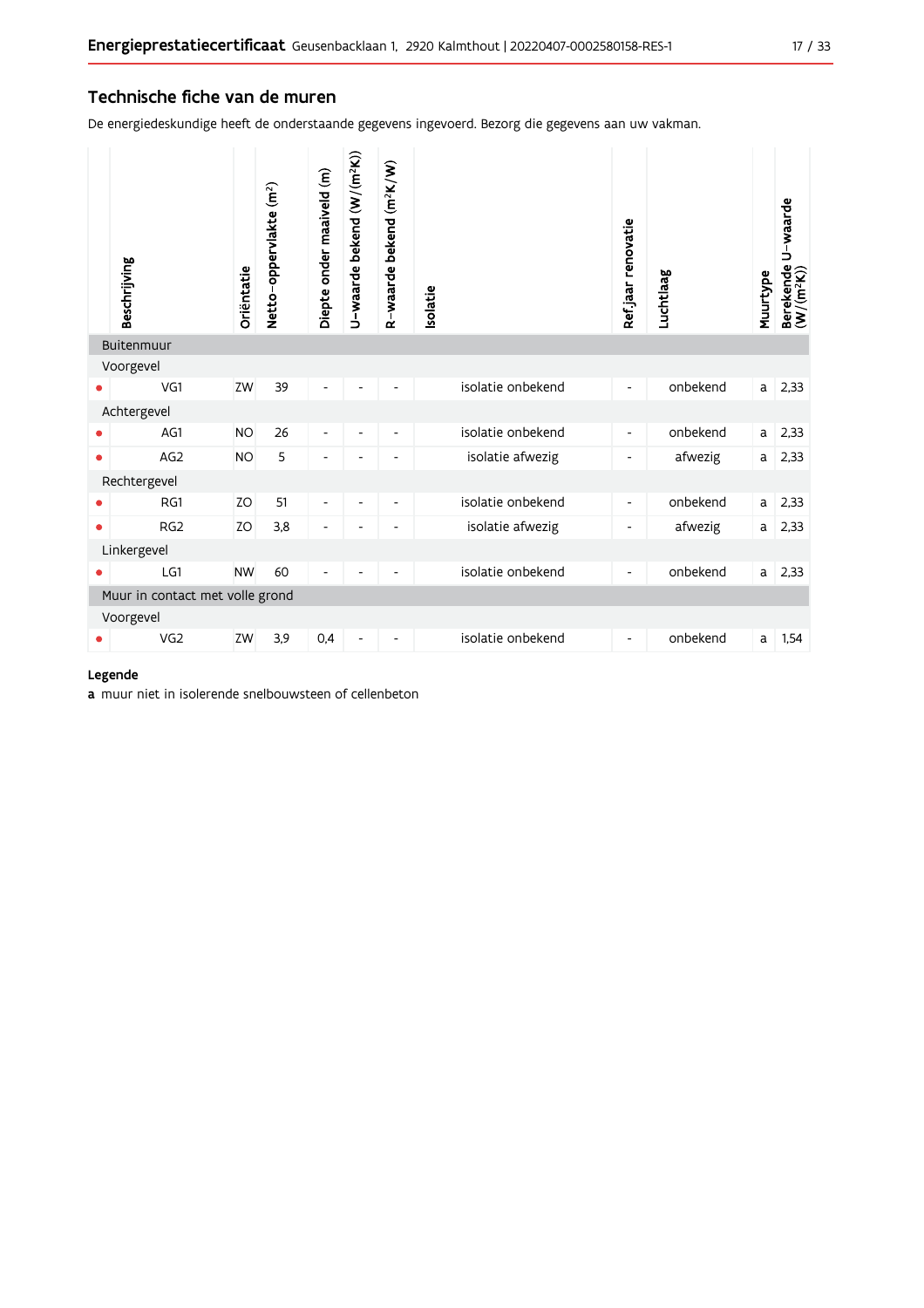# Vloeren

| $\underline{\downarrow}$ $\boxplus$ | Vloer boven kelder of buiten<br>78 m <sup>2</sup> van de vloer is vermoedelijk niet<br>geïsoleerd.        | Plaats isolatie.             | € 4 500 <sup><math>\overline{•}</math></sup> |
|-------------------------------------|-----------------------------------------------------------------------------------------------------------|------------------------------|----------------------------------------------|
| $\overline{\mathsf{L}^{\boxplus}}$  | Vloer op volle grond<br>37 m <sup>2</sup> van de vloer op volle grond is<br>vermoedelijk niet geïsoleerd. | Plaats isolatie in de vloer. | $\epsilon$ 9 000 $\pi$                       |

Bij de isolatie van uw vloeren kunt u het best streven naar een U-waarde van maximaal 0,24 W/(m<sup>2</sup>K). Bij een vloer boven een kelder komt dat overeen met een isolatielaag van ongeveer 10 cm minerale wol ( $\lambda_d$  = 0,040 W/(mK)) of 7 cm gespoten PUR of PIR ( $\lambda_4$  = 0,030 W/(mK)). Omdat de warmteverliezen naar de grond beperkt zijn, hoeft de isolatielaag in vloeren op volle grond iets minder dik te zijn.

Hoogstwaarschijnlijk renoveert u uw vloer(en) maar één keer grondig. Isoleer daarom meteen maximaal. De energiedoelstelling van 0,24 W/(m<sup>2</sup>K) vormt de basis, maar u kunt altijd streven naar beter.

#### Een vloer boven (kruip) kelder, onverwarmde ruimte of buitenomgeving isoleren

De isolatie wordt aan de onderkant van uw vloer aangebracht, op voorwaarde dat de kelder toegankelijk en minstens 50 cm hoog is. Keldermuren onderbreken de vloerisolatie en zorgen voor koudebruggen. Dat kunt u oplossen door de keldermuren ter plaatse van de aansluiting met de vloerisolatie ook met isolatie in te pakken. Hebt u een kruipkelder? Vraag dan steeds advies aan een specialist, want kruipkelders isoleren is niet eenvoudig en kan bouwfysisch delicaat zijn.

### Een vloer op volle grond isoleren

Om het niveau van uw vloer te kunnen behouden wordt de vloerbedekking, dekvloer en draagvloer afgebroken en wordt de nodige grond uitgegraven. Let daarbij wel op dat uw funderingen diep genoeg zitten. De isolatie wordt op een nieuwe betonplaat aangebracht en afgewerkt met een nieuwe dekvloer en nieuwe vloerbedekking.

Als het geen probleem is dat uw vloer verhoogt, dan is enkel de afbraak van de dekvloer en de vloerbedekking nodig. De isolatie wordt dan op de behouden draagvloer aangebracht en afgewerkt met een nieuwe dekvloer en vloerbedekking. Controleer hierbij altijd of de draagkracht van uw bestaande vloer voldoende groot is.

#### Denk vooruit! Ţ

· Isoleert u eerst uw vloeren en dan uw muren? Hou dan nu al rekening met de aansluiting van de muurisolatie die u later gaat plaatsen. Zo kunt u koudebruggen vermijden.

#### Ţ Denk vooruit!

- · Nadien uw muren isoleren? Zorg nu al dat de muurisolatie zal kunnen aansluiten op de vloerisolatie. Zo vermijdt u koudebruggen.
- Nadien uw installatie voor ruimteverwarming vervangen? Overweeg dan nu al om vloerverwarming te plaatsen.
- · Denk bij de renovatie van uw vloer al aan de installaties die u later wilt aanpassen. Plaats eventueel wachtbuizen voor technieken (bv. elektriciteitsleidingen) die u later nog wilt toevoegen.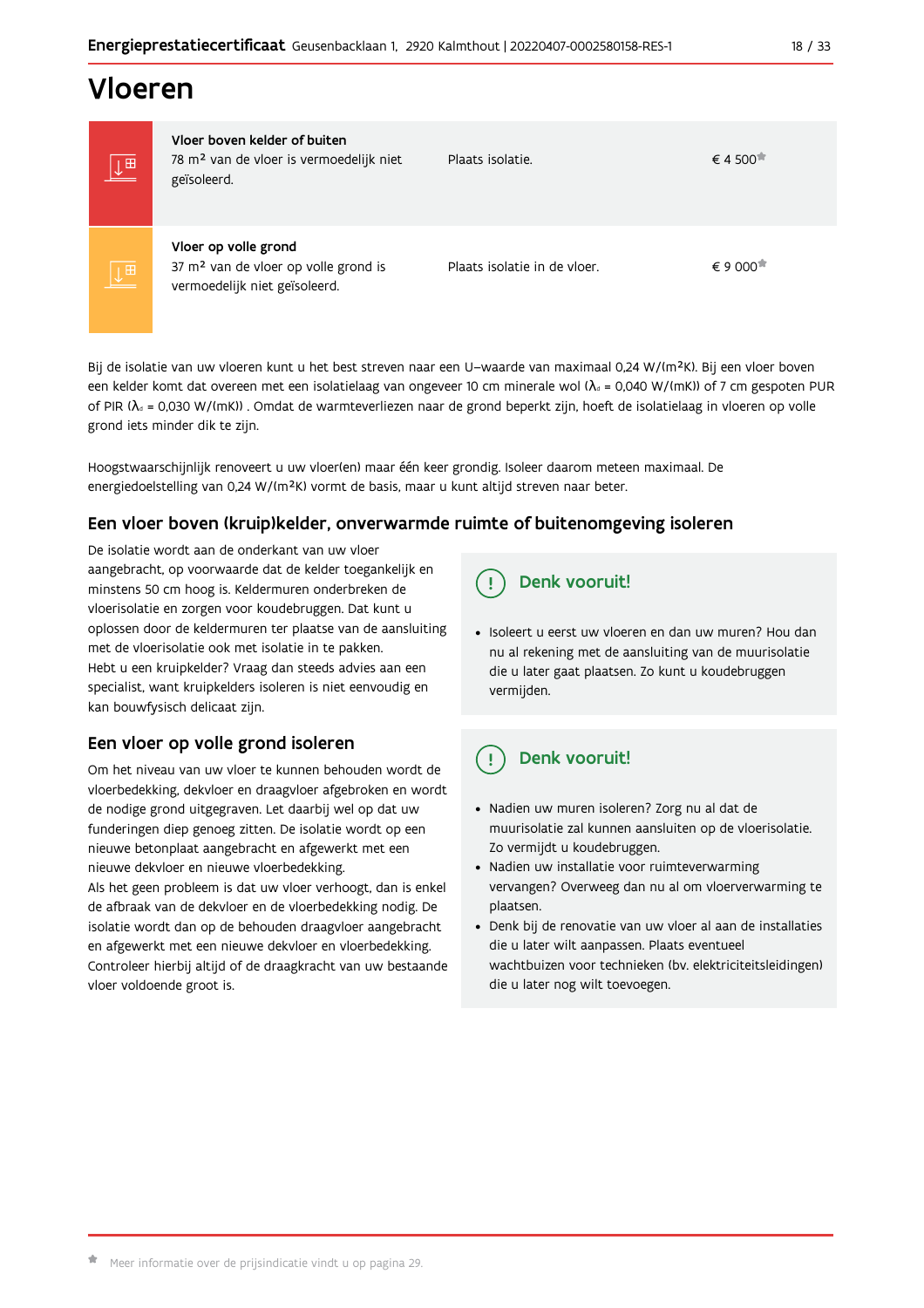

### Technische fiche van de vloeren

De energiedeskundige heeft de onderstaande gegevens ingevoerd. Bezorg die gegevens aan uw vakman.



#### Legende

a vloer niet in cellenbeton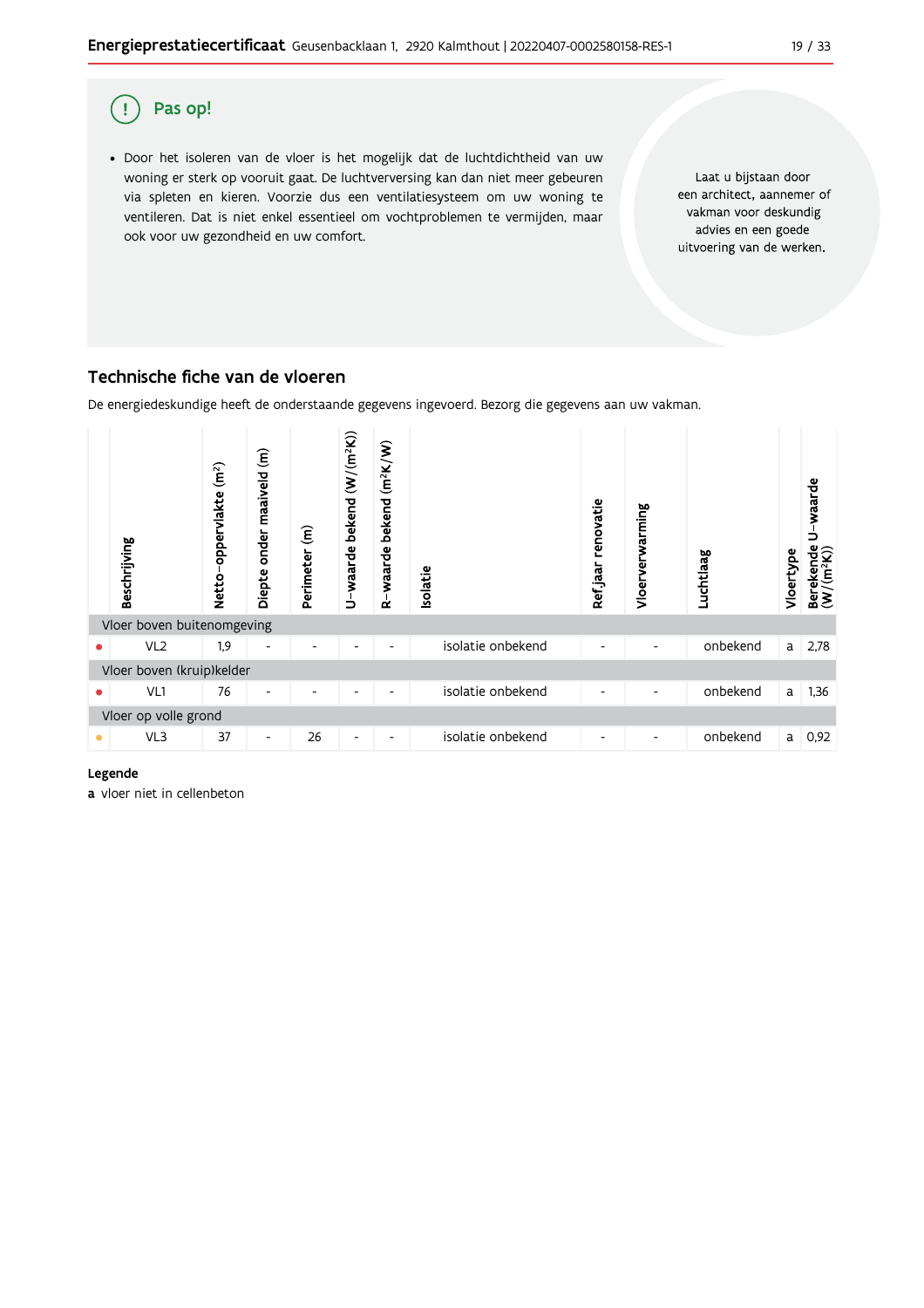# Ruimteverwarming

#### Verwarming 59% van de woning wordt verwarmd met Vervang de kachel(s) door een lucht/water € 20 500<sup>\*</sup> een (accumulerende) kachel. In 41% van de of bodem/water warmtepomp / € 31 500<sup> $#$ </sup> woning is geen verwarmingsinstallatie of een condenserende ketel. Plaats een € 16 500<sup>★</sup> aanwezig. afgiftesysteem, bij voorkeur op lage temperatuur. **TOOOD** Denk hierbij ook aan de onverwarmde ruimtes Een condenserende ketel heeft een iets slechter rendement. Ţ Gemiddeld gezien zal uw energiescore met een condenserende ketel, na uitvoering van alle aanbevelingen, een 20-tal kWh/(m<sup>2</sup>jaar) hoger liggen dan met een warmtepomp.

Bij de renovatie van uw verwarmingsinstallatie kunt u het best kiezen voor een energiezuinig systeem. Gebruik zo veel mogelijk hernieuwbare energiebronnen.

### Warmte opwekken op een energie-efficiënte manier

Bij uw renovatie kunt u het best kiezen voor een centraal toestel met een zo hoog mogelijk rendement en zo laag mogelijke werkingstemperatuur, zoals een warmtepomp of een condenserende ketel. Voorzie in een optimale centrale regeling, zoals een kamerthermostaat in combinatie met een buitenvoeler. Gebruik zo veel mogelijk hernieuwbare energiebronnen, zodat de zon, de lucht, de bodem of het water uw verwarmingsfactuur betalen. Andere opties zijn een warmtenet of een micro-warmte-krachtkoppeling.

### Warmtepomp



Als uw woning al goed geïsoleerd is en als u beschikt over oppervlakteverwarming of voldoende grote radiatoren, dan kunt u de plaatsing van een warmtepomp overwegen. Bij uw renovatie kunt u het best kiezen voor een systeem met een seizoensprestatiefactor (SPF) van 4 of hoger. Een warmtepomp brengt warmte uit de omgeving (lucht, water of bodem) op voldoende hoge temperatuur. 65% à 80% van de energie die de warmtepomp levert, wordt gewonnen uit de omgeving. Zo verbruikt een warmtepompinstallatie minder energie en stoot ze minder CO<sub>2</sub> uit dan een klassiek verwarmingssysteem.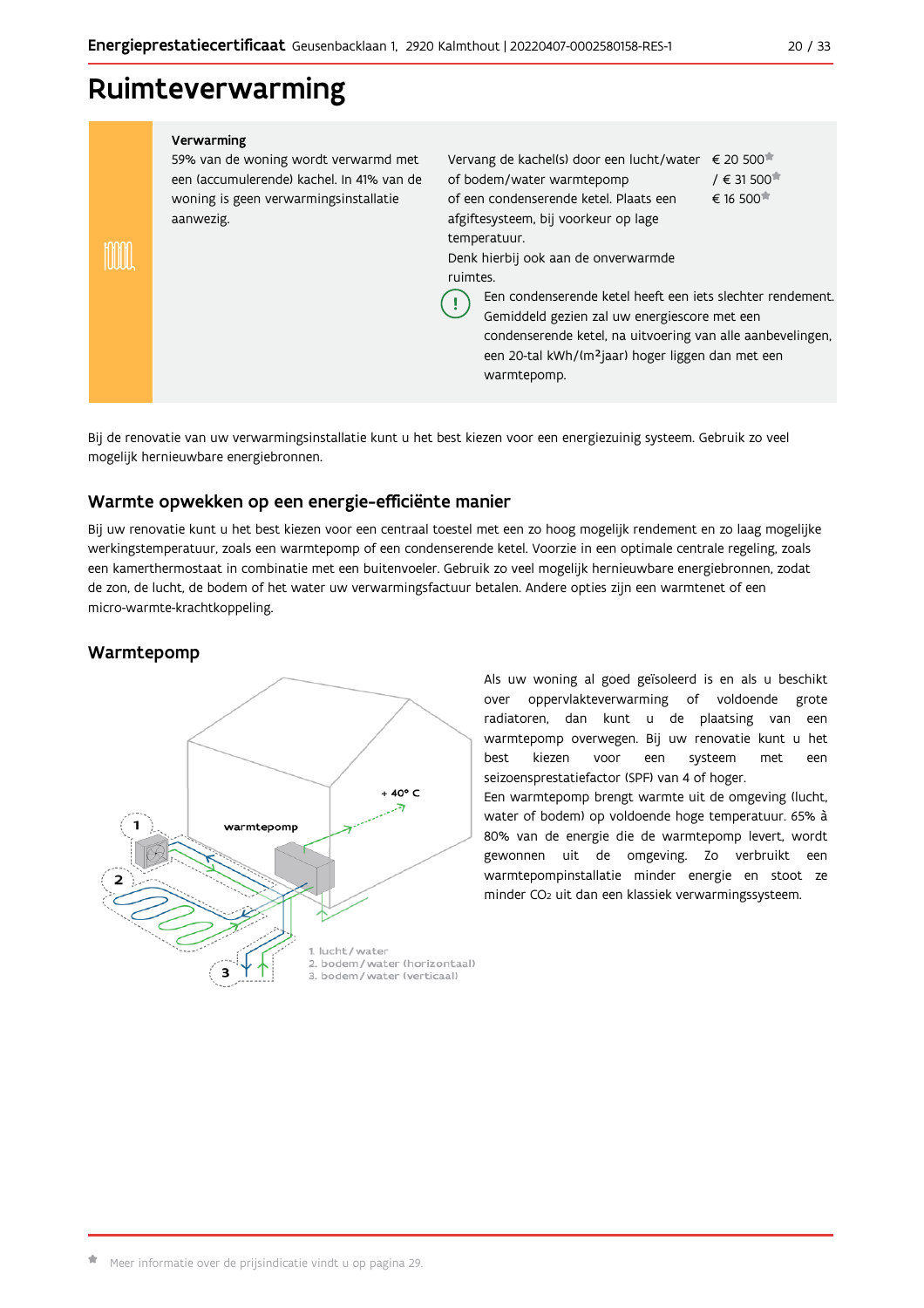### Condenserende ketel

Condenserende ketels hebben een nominaal rendement van meer dan 100% omdat ze de warmte in de waterdamp van de afgevoerde rookgassen recupereren.

Minder positief is dat condenserende ketels vaak werken op gas of stookolie. Dat zijn fossiele brandstoffen waarvan u het gebruik het best zo veel mogelijk kunt beperken. Overweeg daarom de combinatie van een condenserende ketel met een zonneboilerinstallatie met zonnecollectoren of de koppeling van een condenserende ketel aan een warmtepomp (=hybride warmtepomp).



#### (Micro-)warmte-krachtkoppeling

Een (micro-)warmte-krachtkoppeling is een toestel dat tegelijk elektriciteit en warmte opwekt met één enkele (fossiele) brandstof. U kunt het best met een vakman bekijken of uw woning geschikt is voor dit soort toestel.

#### Warmtenet

Als in uw stad of gemeente al warmtenetten beschikbaar zijn of als er plannen zijn om ze in de toekomst aan te leggen, overweeg dan om op die warmtenetten aan te sluiten of om nu al de nodige aansluitingsmogelijkheden te voorzien.

# Denk vooruit!

- · Hou bij de keuze van uw verwarmingstoestel altijd rekening met de warmtevraag in de nog niet-verwarmde ruimtes.
- Vervangt u eerst uw verwarmingstoestel en gaat u dan pas isoleren? Kies in samenspraak met een vakman voor een toestel met een vermogen dat zoveel mogelijk is afgestemd op de toekomstige, en niet op de huidige, situatie. Indien het vermogen te groot is voor de gerenoveerde toestand, zal uw nieuw toestel na de renovatie aan een verminderd rendement werken
- · Overweegt u een warmtepomp? Zorg dan eerst dat uw woning voldoende goed geïsoleerd is. Zo kan de warmtepomp op een lage temperatuur werken en werkt ze het meest efficiënt. Ook zijn er bij een bodemwarmtepomp dan minder grondboringen nodig, hetgeen de prijs kan drukken.

### Afgiftesysteem op lage temperatuur

Bij uw renovatie kunt u het best kiezen voor een afgiftesysteem met een zo laag mogelijke werkingstemperatuur. Er zijn twee gangbare systemen.

#### Radiatoren of convectoren op lage temperatuur

Radiatoren of convectoren op lage temperatuur zien er hetzelfde uit als de standaardvarianten, maar worden gevoed met water van maximaal 45 graden in plaats van 70 graden of meer.

#### $\bigoplus$

• Snel systeem waardoor uw woning snel opwarmt.

#### $\bigodot$

· Radiatoren op lage temperatuur zijn iets groter en nemen dus meer ruimte in.

#### Vloer- of wandverwarming

Bij vloer- of wandverwarming wordt water van 30 tot 40 graden door leidingen in uw vloer of wand gestuwd om het op te warmen.

 $\bigodot$ 

• Hoog comfortgevoel omdat de warmte gelijkmatig over de hele ruimte wordt verspreid en de gevoelstemperatuur hoger ligt dan de luchttemperatuur.

 $\bigodot$ 

· Traag systeem waardoor uw woning maar geleidelijk aan opwarmt.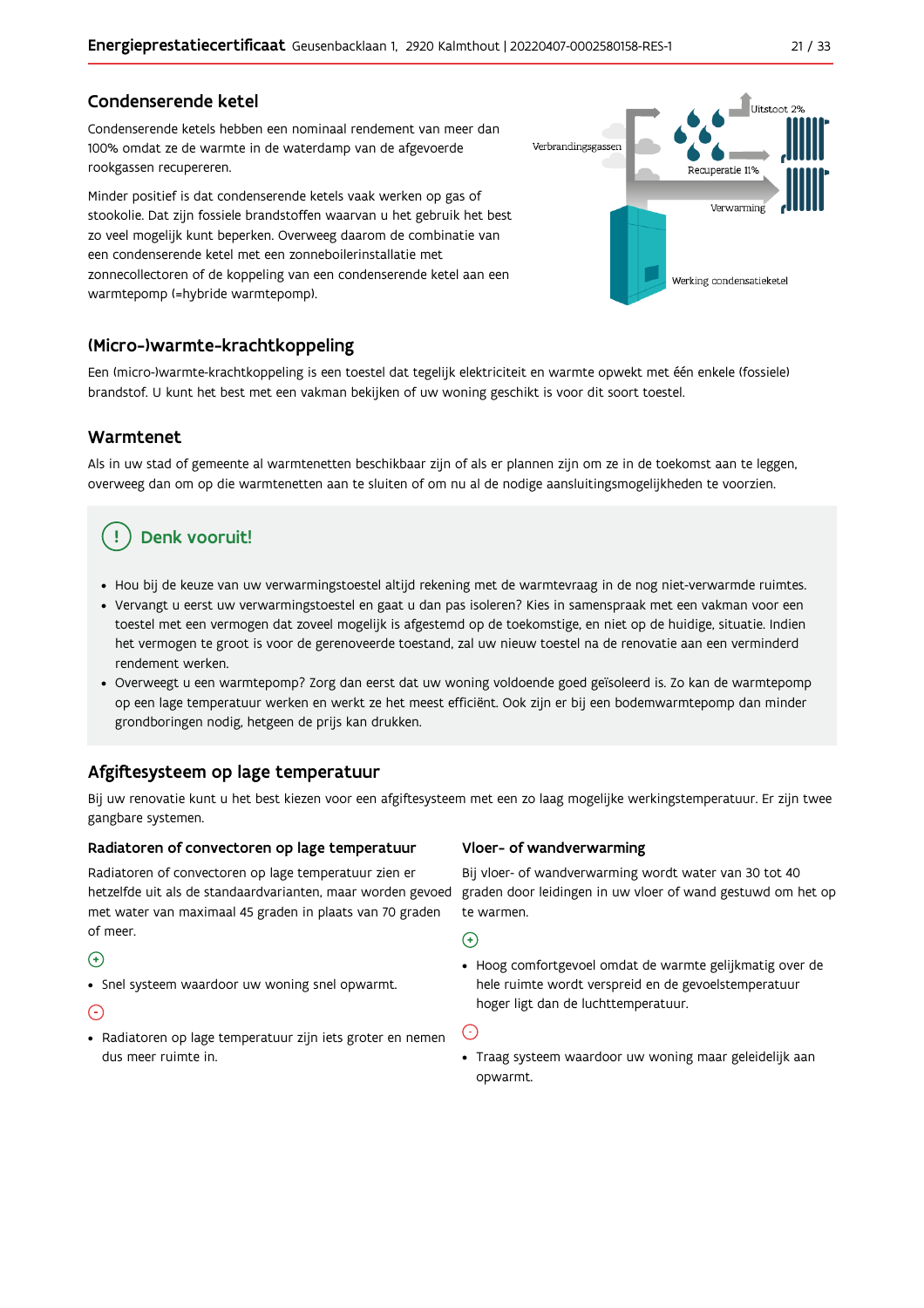#### $22/33$

#### $\mathbf{I}$ Denk vooruit!

- · Overweegt u op lage temperatuur te verwarmen, controleer dan eerst of uw centrale verwarmingstoestel daarvoor geschikt is.
- · Bent u van plan om vloerverwarming te plaatsen, plaats dan eerst voldoende isolatie in de vloer. Hou er rekening mee dat u achteraf geen isolatie meer kunt bijplaatsen boven op de vloer.
- · Bent u van plan om wandverwarming te plaatsen, plaats dan eerst voldoende isolatie in de muur. Hou er rekening mee dat u achteraf geen isolatie meer kunt bijplaatsen aan de binnenkant.

#### ้ <u>เ</u> Pas op!

- · Kiest u voor gefaseerd renoveren? Na bepaalde renovatiemaatregelen zult u minder hoeven te verwarmen. Hou er nu al rekening mee als u een verwarmingsoplossing kiest.
- · Let op dat u de kamerthermostaat niet plaatst tegen een buitengevel, naast een verwarmingselement of op een plaats waar veel tocht is. De regeling van uw verwarming werkt dan niet goed.

Laat u bijstaan door een architect, aannemer of vakman voor deskundig advies en een goede uitvoering van de werken.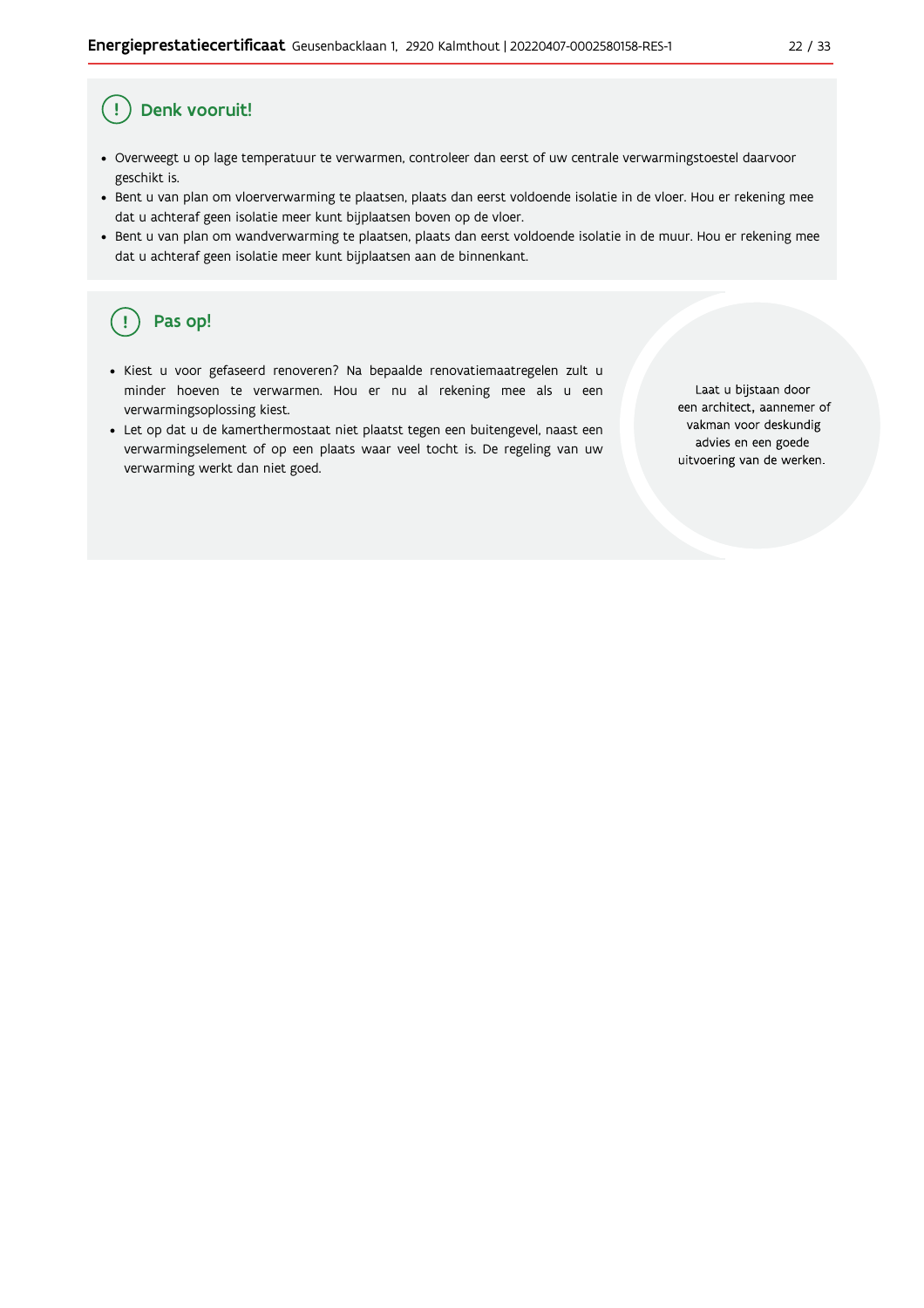#### Technische fiche van de ruimteverwarming

De energiedeskundige heeft de onderstaande gegevens ingevoerd. Bezorg die gegevens aan uw vakman.

### Installaties met één opwekker

|                                      | RV1                      | RV <sub>2</sub>              | RV <sub>3</sub>              | RV4            |
|--------------------------------------|--------------------------|------------------------------|------------------------------|----------------|
|                                      | $\circledR$              | $(\mathsf{x})$               | $(\mathsf{x})$               | $(\star)$      |
| Omschrijving                         |                          |                              |                              |                |
| Type verwarming                      | decentraal               | decentraal                   | decentraal                   | decentraal     |
| Aandeel in volume (%)                | 13%                      | 13%                          | 19%                          | 14%            |
| Installatierendement (%)             | 32%                      | 54%                          | 54%                          | 54%            |
| Aantal opwekkers                     | $\mathbf{1}$             | 1                            | 1                            | 1              |
| Opwekking                            |                          |                              |                              |                |
|                                      | $\overline{\phantom{a}}$ | $\overline{\phantom{0}}$     |                              |                |
| Type opwekker                        |                          |                              |                              |                |
| Energiedrager                        | hout                     | pellets                      | pellets                      | pellets        |
| Soort opwekker(s)                    | kachel                   |                              |                              |                |
| Bron/afgiftemedium                   | $\blacksquare$           | $\qquad \qquad \blacksquare$ | $\blacksquare$               |                |
| Vermogen (kW)                        | $\overline{\phantom{a}}$ | $\overline{\phantom{0}}$     | $\qquad \qquad \blacksquare$ |                |
| Elektrisch vermogen WKK              |                          |                              |                              |                |
| (kW)                                 |                          |                              |                              |                |
| Aantal (woon)eenheden                | $\blacksquare$           | $\overline{\phantom{a}}$     |                              |                |
| Rendement                            | $\overline{\phantom{a}}$ | $\overline{\phantom{a}}$     | $\blacksquare$               |                |
| Referentiejaar fabricage             | $\blacksquare$           | ٠                            | ٠                            |                |
| Labels                               |                          |                              |                              |                |
| Locatie                              |                          |                              |                              |                |
| Distributie                          |                          |                              |                              |                |
| <b>Externe stookplaats</b>           | $\overline{\phantom{a}}$ | $\qquad \qquad \blacksquare$ | $\blacksquare$               | $\overline{a}$ |
| Ongeïsoleerde leidingen (m)          |                          |                              |                              |                |
| Ongeïsoleerde combilus (m)           | $\blacksquare$           |                              |                              |                |
| Aantal (woon)eenheden op<br>combilus |                          |                              |                              |                |
| Afgifte & regeling                   |                          |                              |                              |                |
| Type afgifte                         | $\blacksquare$           | ÷,                           |                              |                |
| Regeling                             |                          |                              |                              |                |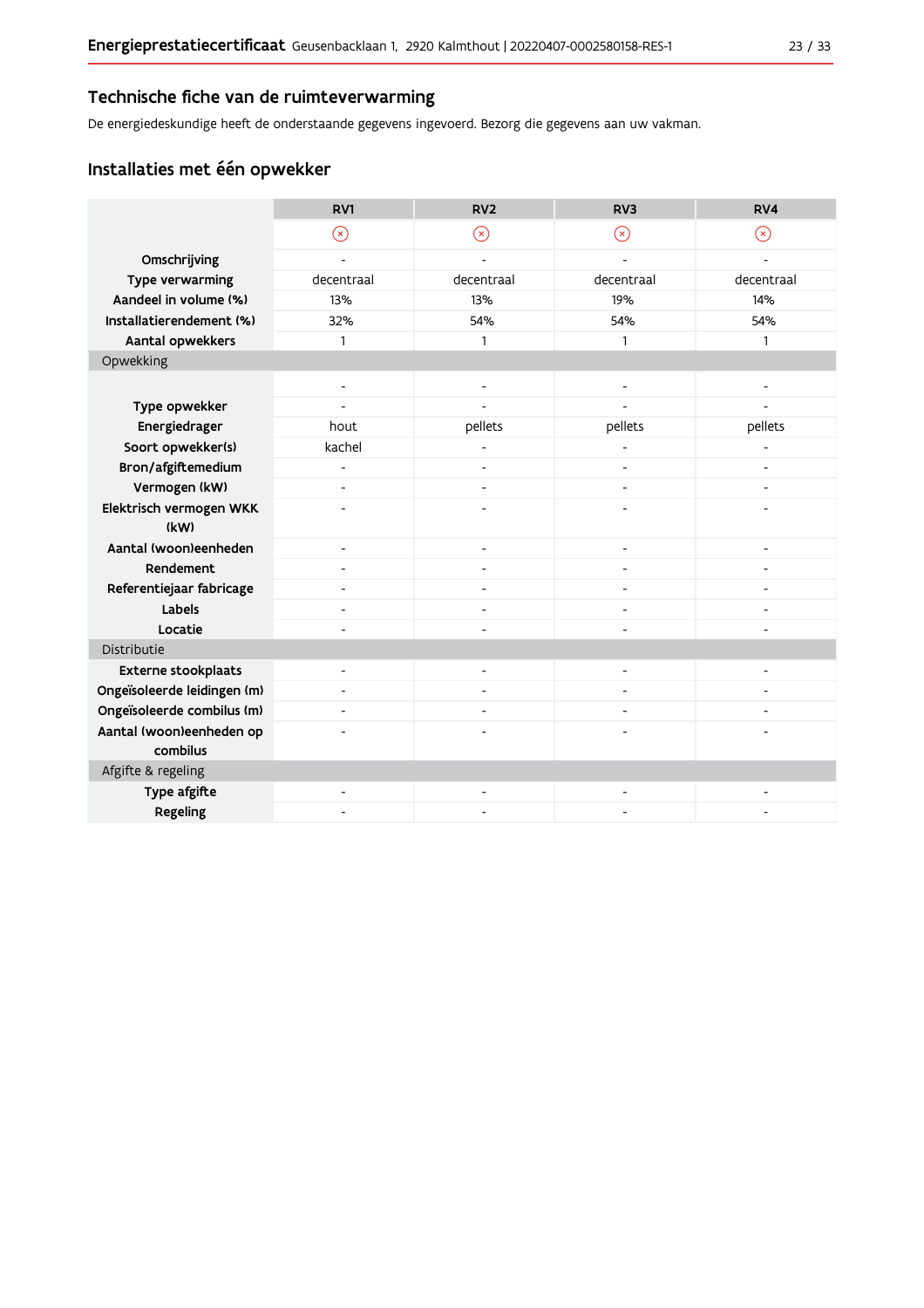|                                      | RV <sub>5</sub>          |  |  |
|--------------------------------------|--------------------------|--|--|
|                                      | $\odot$                  |  |  |
| Omschrijving                         | $\overline{\phantom{a}}$ |  |  |
| Type verwarming                      | geen                     |  |  |
| Aandeel in volume (%)                | 41%                      |  |  |
| Installatierendement (%)             | 88% (fictief)            |  |  |
| Aantal opwekkers                     | $\Omega$                 |  |  |
| Opwekking                            |                          |  |  |
|                                      | $\blacksquare$           |  |  |
| Type opwekker                        | $\overline{\phantom{a}}$ |  |  |
| Energiedrager                        | $\overline{\phantom{a}}$ |  |  |
| Soort opwekker(s)                    | $\overline{\phantom{a}}$ |  |  |
| Bron/afgiftemedium                   | $\blacksquare$           |  |  |
| Vermogen (kW)                        | $\overline{a}$           |  |  |
| Elektrisch vermogen WKK              | $\overline{a}$           |  |  |
| (kW)                                 |                          |  |  |
| Aantal (woon)eenheden                | $\overline{\phantom{a}}$ |  |  |
| Rendement                            | $\overline{\phantom{a}}$ |  |  |
| Referentiejaar fabricage             | $\blacksquare$           |  |  |
| Labels                               | $\overline{\phantom{a}}$ |  |  |
| Locatie                              | $\overline{\phantom{a}}$ |  |  |
| Distributie                          |                          |  |  |
| Externe stookplaats                  | $\blacksquare$           |  |  |
| Ongeïsoleerde leidingen (m)          | $\overline{\phantom{a}}$ |  |  |
| Ongeïsoleerde combilus (m)           | $\overline{\phantom{a}}$ |  |  |
| Aantal (woon)eenheden op<br>combilus | $\overline{\phantom{a}}$ |  |  |
| Afgifte & regeling                   |                          |  |  |
| Type afgifte                         | $\overline{\phantom{a}}$ |  |  |
| Regeling                             | $\overline{\phantom{a}}$ |  |  |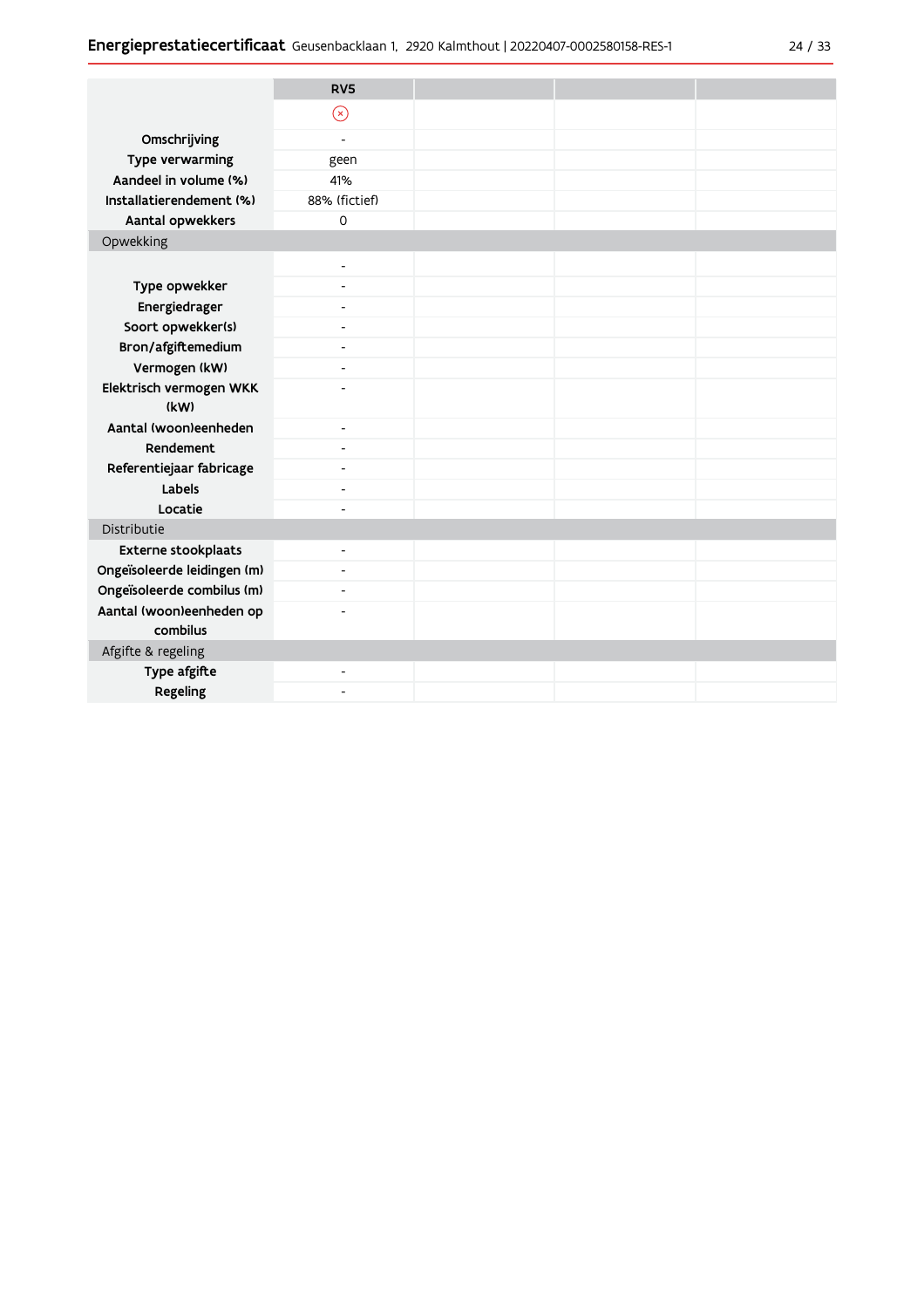# Installaties voor zonne-energie

Zonneboiler



Volgens de zonnekaart is er mogelijks geen geschikt dakdeel om zonnecollectoren te plaatsen. Onderzoek de mogelijkheid om een zonneboiler te plaatsen. Vraag hiervoor raad aan een vakman.

Zonnepanelen Er zijn geen zonnepanelen aanwezig.

Er is geen zonneboiler aanwezig.

Volgens de zonnekaart is er mogelijks geen geschikt dakdeel om zonnepanelen te plaatsen. Onderzoek de mogelijkheid om zonnepanelen te plaatsen. Vraag hiervoor raad aan een vakman.

De voorgestelde aanbevelingen zijn gebaseerd op de informatie uit de zonnekaart. De zonnekaart berekent automatisch het zonnepotentieel voor uw woning en geeft een indicatie van het aantal zonnepanelen én zonnecollectoren dat u op uw dak zou kunnen plaatsen.

De zonnekaart gaat uit van het elektriciteits- en watergebruik van een standaardgezin. Hou er bij de bepaling van de grootte van de te plaatsen installatie rekening mee dat uw eigen elektriciteits- en watergebruik daarvan kan afwijken.

Als er nog geen installaties op zonne-energie aanwezig zijn, geven de aanbevelingen steeds beide opties weer. Hoewel het op energetisch vlak het best is om beide installaties te plaatsen, zal dat door plaatsgebrek op uw dak in de praktijk echter niet altijd mogelijk zijn.

Voor meer informatie over de berekening van het zonnepotentieel kunt u terecht op de zonnekaart via www.energiesparen.be/zonnekaart.

### Zonnepanelen

Zonnepanelen (ook wel fotovoltaïsche panelen of PV-panelen genoemd) zetten de energie van de zon om in elektriciteit.

Bij de bepaling van het aantal te plaatsen zonnepanelen kunt u ervoor kiezen om alleen uw eigen elektriciteitsverbruik te dekken of om meteen het volledige beschikbare dakoppervlak te benutten.

Om de zonnepanelen optimaal te laten renderen, plaatst u ze tussen oostelijke en westelijke richting onder een hoek van 20° tot 60°.

### Zonneboiler

Zonnecollectoren zetten de energie van de zon om in warmte. Een zonneboilerinstallatie bestaat uit zonnecollectoren op het dak en een opslagvat voor warm water. Een zonneboiler verwarmt een deel van het sanitair warm water met gratis zonnewarmte. Als de installatie voldoende groot is, kan ze ook in een deel van uw behoefte voor ruimteverwarming voorzien. Hou er wel rekening mee dat een zonnecollector het hoogste rendement behaalt in de zomer. Het rendement in de winter ligt beduidend lager.

Om de zonnecollectoren optimaal te laten renderen, plaatst u ze tussen oostelijke en westelijke richting onder een hoek van 20° tot 60°.



1. Zonnepaneel | 2. Omvormer 13. Elektrische toestellen



1. Zonnecollector | 2. Opslagvat zonneboiler | 3. Sanitair warm water | 4. Afgifte-element voor ruimteverwarming (optioneel)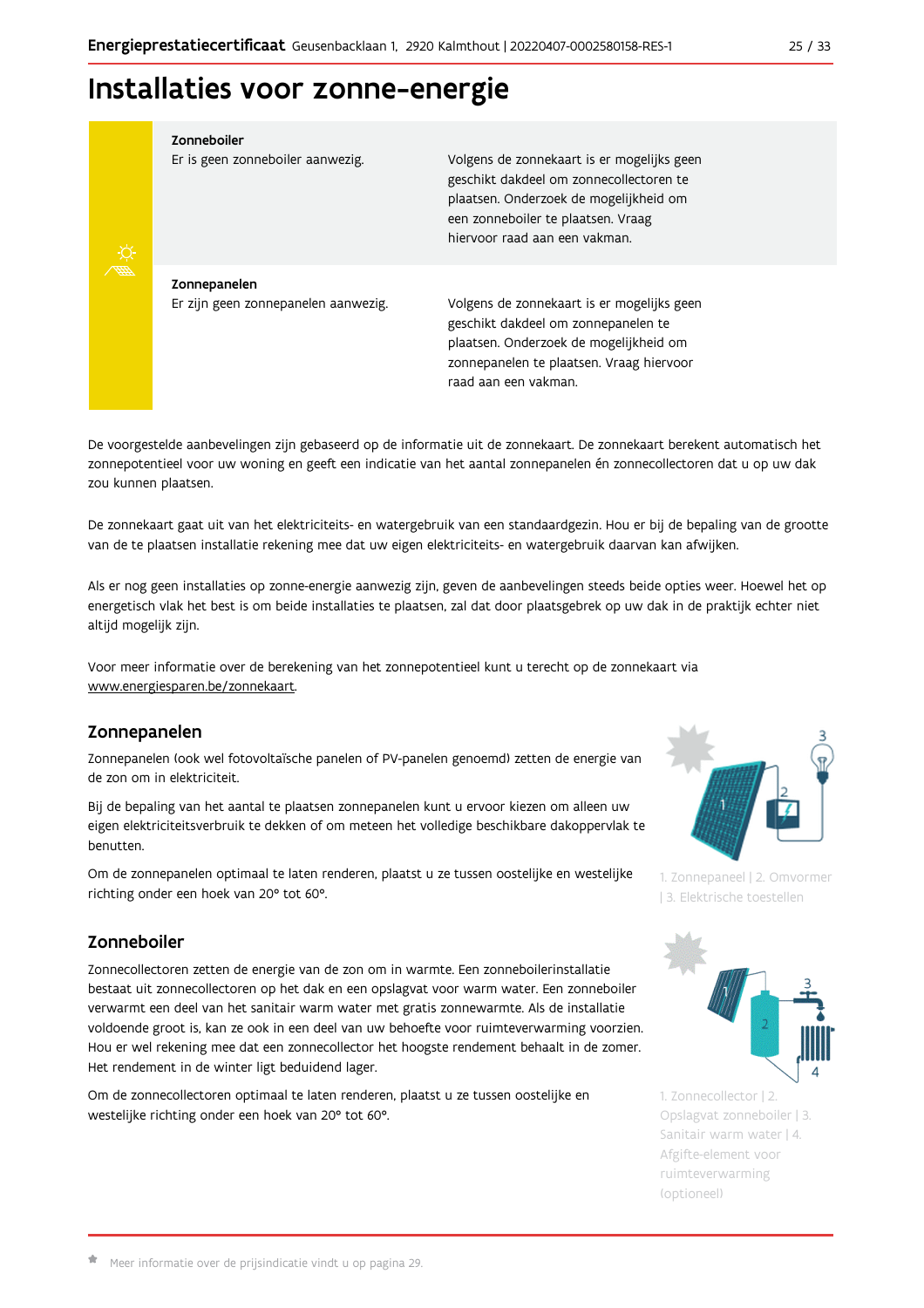#### Ţ Denk vooruit!

- · Zorg ervoor dat het dak waarop u de zonnepanelen of zonnecollectoren plaatst, goed is geïsoleerd. Als de installaties geplaatst zijn, kunt u het dak alleen nog aan de onderkant isoleren.
- · De groenste én de goedkoopste stroom is de stroom die u niet verbruikt. Probeer daarom eerst overbodig elektriciteitsverbruik te vermijden door bijvoorbeeld het sluimerverbruik te verminderen.
- · Beperk ook het gebruik van sanitair warm water door gebruik te maken van een spaardouchekop, een debietbegrenzer of een douchewarmtewisselaar.

#### Pas op! ( !

- · Schaduw van gebouwen, bomen en schoorstenen vermindert de opbrengst van zonnepanelen en zonnecollectoren.
- Informeer bij uw gemeentebestuur of u een bouwvergunning moet aanvragen voor de plaatsing van zonnepanelen of zonnecollectoren.

Laat u bijstaan door een architect, aannemer of vakman voor deskundig advies en een goede uitvoering van de werken.

#### Technische fiche van de installaties op zonne-energie

Geen installaties op zonne-energie aanwezig.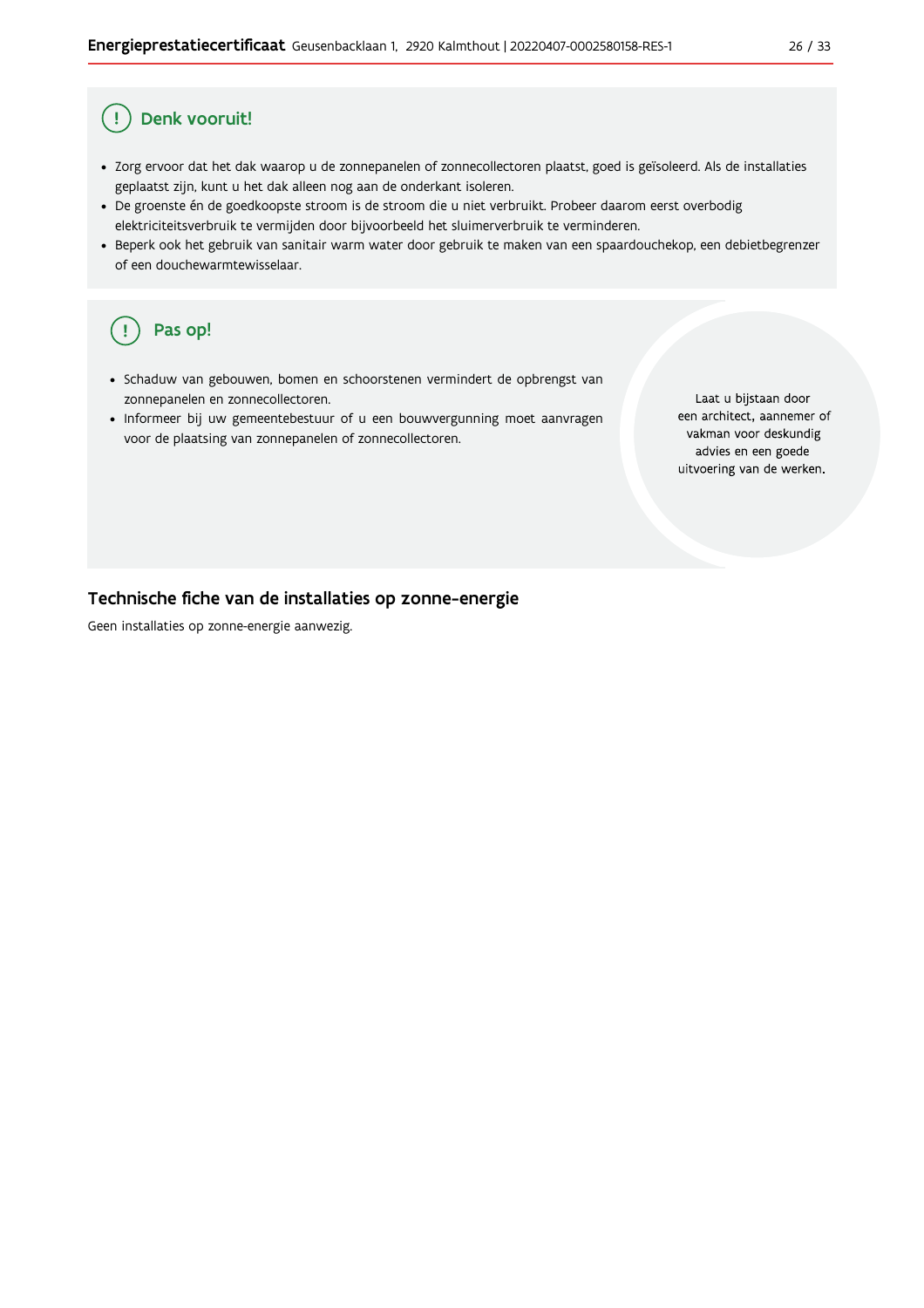# Overige installaties

#### Sanitair warm water



Uw woning beschikt niet over een zonneboiler. Overweeg de plaatsing van een zonneboiler of warmtepompboiler. Daarmee kunt u energie besparen.

|                                    | SWW1                     | SWW <sub>2</sub>             |  |
|------------------------------------|--------------------------|------------------------------|--|
| <b>Bestemming</b>                  | keuken                   | badkamer                     |  |
| Opwekking                          |                          |                              |  |
| Soort                              | individueel              | individueel                  |  |
| Gekoppeld aan ruimteverwarming     | neen                     | neen                         |  |
| Energiedrager                      | elektriciteit            | elektriciteit                |  |
| Type toestel                       | elektrische              | elektrische                  |  |
|                                    | weerstandsverwarming     | weerstandsverwarming         |  |
| Referentiejaar fabricage           |                          |                              |  |
| Energielabel                       |                          |                              |  |
| Opslag                             |                          |                              |  |
| Aantal voorraadvaten               |                          | $\mathbf{1}$                 |  |
| Aantal (woon)eenheden              | $\overline{\phantom{a}}$ | -                            |  |
| Volume (I)                         | $\blacksquare$           | $\overline{\phantom{a}}$     |  |
| Omtrek (m)                         | 1,6m                     | 1,3m                         |  |
| Hoogte (m)                         | 0.9 <sub>m</sub>         | 0.7 <sub>m</sub>             |  |
| Isolatie                           | onbekend                 | onbekend                     |  |
| Label                              |                          |                              |  |
| Opwekker en voorraadvat één geheel | ja                       | ja                           |  |
| Distributie                        |                          |                              |  |
| Type leidingen                     | gewone leidingen         | gewone leidingen             |  |
| Lengte leidingen (m)               | > 5m                     | > 5m                         |  |
| Isolatie leidingen                 | $\overline{\phantom{a}}$ | $\qquad \qquad \blacksquare$ |  |
| Aantal (woon)eenheden op leidingen | $\overline{\phantom{a}}$ | $\qquad \qquad \blacksquare$ |  |

#### Ventilatie

 $\frac{50}{1}$ Uw woning beschikt mogelijk niet over voldoende ventilatievoorzieningen. Een goede ventilatie is echter noodzakelijk om een gezond binnenklimaat te garanderen. Voorzie bij uw renovatie daarom in een ventilatiesysteem. Om energie te besparen, kunt u het best kiezen voor een systeem met vraagsturing of warmteterugwinning.

| Type ventilatie | geen of onvolledig |
|-----------------|--------------------|
|-----------------|--------------------|

### **Koeling**

Uw woning heeft kans op oververhitting, ondanks de aanwezige zonwering. Vermijd de plaatsing van een koelinstallatie, want die verbruikt veel energie. Bekijk of andere maatregelen mogelijk zijn om oververhitting tegen te gaan: 's nachts intensief ventileren, bijkomende zonwering ...

| Koelinstallatie | afwezig |
|-----------------|---------|
|-----------------|---------|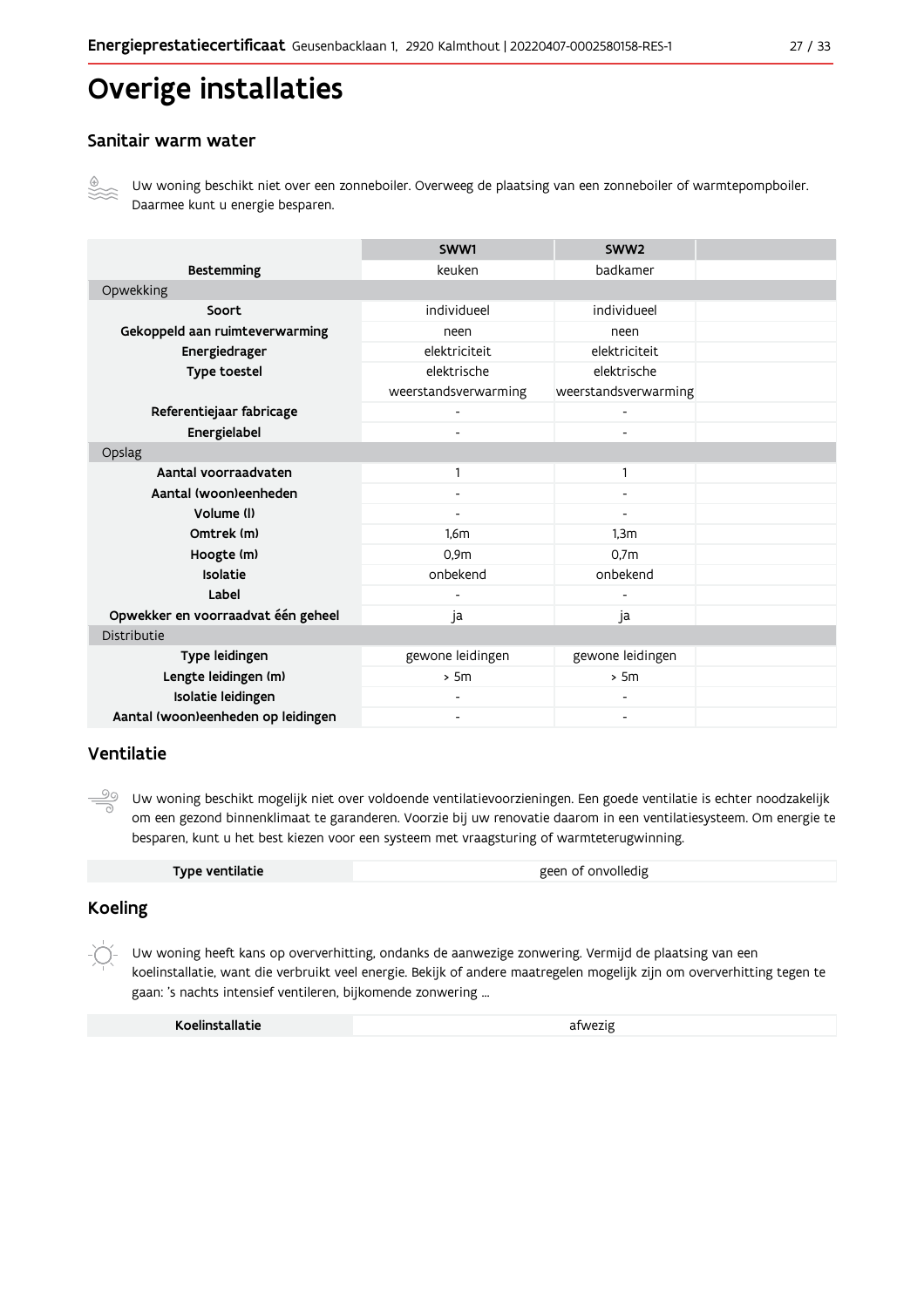### Welke bewijsstukken kan een energiedeskundige gebruiken?



De energiedeskundige gebruikt de informatie die hij ter plaatse ziet, aangevuld met de informatie uit bewijsstukken. Alleen documenten die voldoen aan de voorwaarden van het inspectieprotocol worden aanvaard. Ze moeten bijvoorbeeld duidelijk gelinkt kunnen worden aan de woning/het gebouw en de nodige detailinformatie bevatten.

### Let op!

Mondelinge informatie en verklaringen van architect, aannemer, eigenaar, ... worden niet aanvaard als bewijs.

In onderstaande lijst heeft de energiedeskundige aangeduid welke geldige bewijsstukken hij gebruikt heeft om dit EPC op te maken.

| Plannen: plannen bij stedenbouwkundige aanvraag, stedenbouwkundige plannen (goedgekeurd door de gemeente),          |
|---------------------------------------------------------------------------------------------------------------------|
| technische plannen, uitvoeringsplannen of -details, asbuilt-plannen                                                 |
| Lastenboeken, meetstaten of aanbestedingsplannen die deel uitmaken van een (aannemings)contract                     |
| Aannemingsovereenkomsten                                                                                            |
| Offertes of bestelbonnen                                                                                            |
| Informatie uit algemene vergadering van mede-eigenaars: verslag of proces-verbaal                                   |
| Informatie uit werfverslagen, vorderingsstaten of processen-verbalen van voorlopige of definitieve oplevering       |
| Facturen van bouwmaterialen of leveringsbonnen                                                                      |
| Facturen van aannemers                                                                                              |
| Verklaring van overeenkomstigheid met STS of ATG, opgemaakt en ondertekend door de aannemer                         |
| Foto's waarop de samenstelling van het schildeel of de installatie te herkennen is (detailfoto's) en foto's waarmee |
| aangetoond kan worden dat het schildeel of de installatie geplaatst is (overzichtsfoto's)                           |
| EPB-aangiften, zoals het transmissieformulier en het EPW-formulier                                                  |
| Informatie uit subsidieaanvragen bij de Vlaamse overheid of de netbetheerder                                        |
| Verslag van destructief onderzoek derde/expert                                                                      |
| Eerder opgemaakte EPC's, zoals het EPC van de Gemeenschappelijke Delen                                              |
| Technische documentatie met productinformatie                                                                       |
| Luchtdichtheidsmeting                                                                                               |
| WKK-certificaten of milieuvergunningen                                                                              |
| Elektriciteitskeuring                                                                                               |
| Verwarmingsauditrapport, keuringsrapport of reinigings- en verbrandingsattest ketel                                 |
| Ventilatieprestatieverslag                                                                                          |
| Verslag energetische keuring koelsysteem                                                                            |
| Verlichtingsstudie en eventuele relightingpremie                                                                    |
| Aanvullende bewijsstukken: uittreksel van de kadastrale legger of het vergunningenregister, notariële akte,         |
| ontvangst- of volledigheidsbewijs van de stedenbouwkundige aanvraag, verkavelingsvergunning,                        |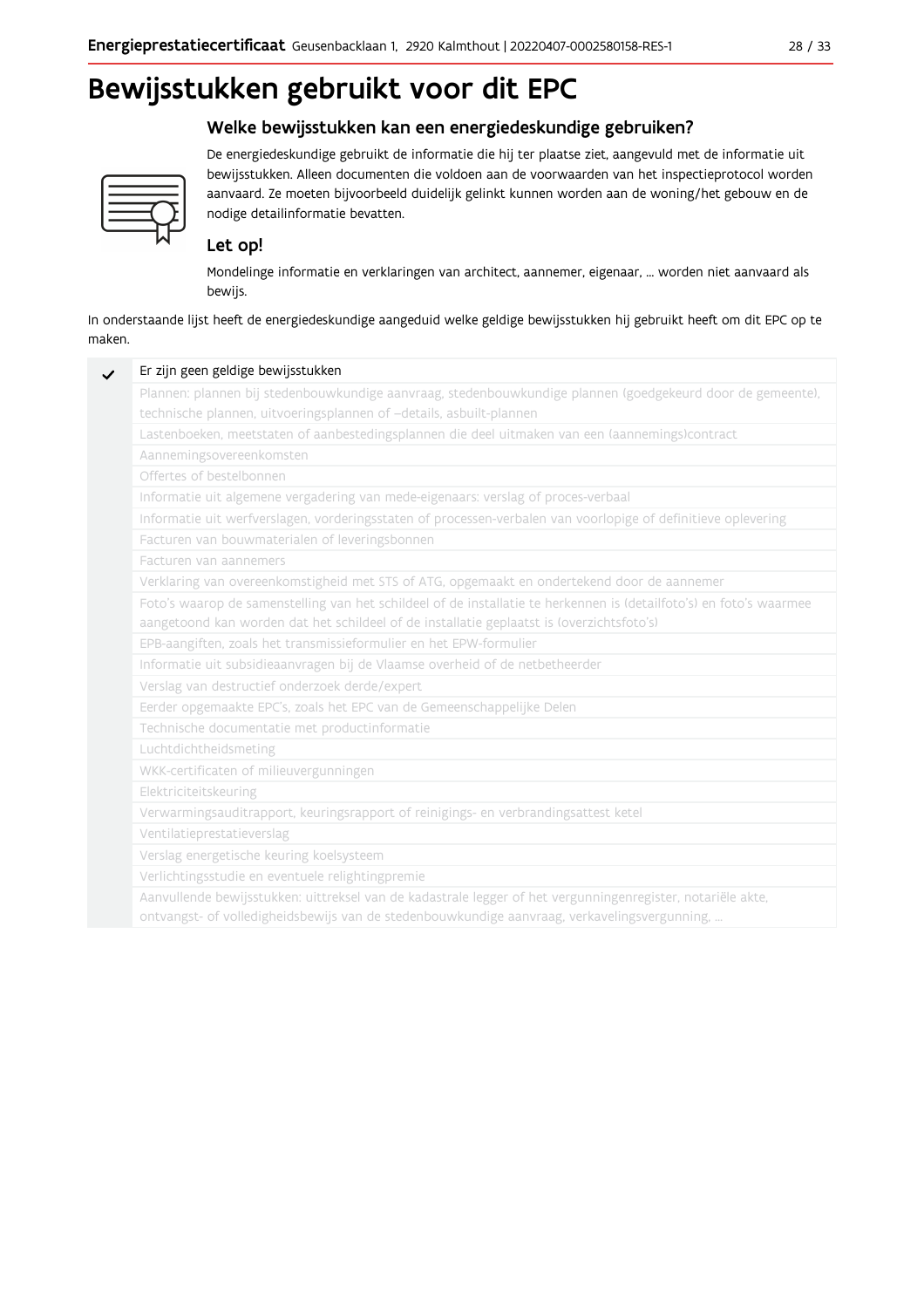# **Toelichting prijsindicaties**

### Deze toelichting beschrijft hoe de prijsberekeningen zijn opgemaakt.

De prijzen op het EPC zijn indicatieve gemiddelden die op geautomatiseerde wijze berekend zijn en afgerond zijn op 500 euro. Op basis van actuele gemiddelde eenheidsprijzen en de hoeveelheden die de energiedeskundige opgemeten heeft, berekent de software de prijsindicaties voor de aanbevolen werken. De prijsindicaties kunnen afwijken van de offerteprijzen van uw aannemer.

In de praktijk zijn vaak verschillende uitvoeringsmethodes mogelijk die niet evenveel kosten. Elke methode heeft voor- en nadelen. Het EPC oordeelt niet welke uitvoeringsmethode u het best kunt toepassen bij uw renovatie. Daarom geeft het een prijsindicatie voor de meest gangbare uitvoeringsmethode(s). Als er verschillende gangbare uitvoeringsmethodes zijn, toont het EPC de prijsindicatie voor de verschillende uitvoeringsmethodes.

De energiedeskundige controleert de prijsindicaties en de technische uitvoerbaarheid van de aanbevolen werken niet.

#### De berekening

De prijsindicaties op het EPC zijn geen volledige raming van uw renovatiebudget.

Renovatiewerken die geen betrekking hebben op de verbetering van de energieprestatie van uw woning (zoals een keuken- of badkamerrenovatie), worden niet in rekening gebracht.

In de tabellen verderop leest u welke kosten vervat zitten in de prijsindicaties en welke niet.

#### De aannames

Bij de berekening worden aannames gedaan (bijvoorbeeld: het dakgebinte is gezond; het onderdak is in goede staat; er is geen vochtprobleem in de muren; de muren hebben een standaardopbouw). Het is mogelijk dat de aannames niet van toepassing zijn op de specifieke toestand van uw woning. Dat kan ertoe leiden dat bijkomende werken nodig zijn, dat andere prijzen van toepassing zijn of dat bepaalde werken een specifieke techniek vragen. Het is ook mogelijk dat u de werken niet mag uitvoeren zonder vergunning. Vraag altijd advies aan een architect, aannemer of andere vakman. Werk samen met vakmensen die in orde zijn met de verzekeringsplicht, sociale en fiscale plichten.

#### De eenheidsprijzen

De gemiddelde eenheidspriizen die in de berekening gebruikt worden, zijn inclusief de kostpriis van standaardproducten van goede kwaliteit, plaatsingskosten, vervoerskosten, de stortkosten bij afbraak en 6% btw. Ze houden geen rekening met marktschommelingen of regionale prijsverschillen. Er wordt een meerprijs ingerekend voor kleine hoeveelheden en een minprijs voor grote hoeveelheden. De eenheidsprijzen zijn bepaald op basis van de volgende bronnen: Arch-index <2012-2017>, Aspen Index <2018>, UPA-BUA-Arch<2017> en overleg met vakmensen.

#### Meer informatie

Meer informatie over de prijsberekeningen vindt u op www.energiesparen.be.

#### In detail bekeken

Volgende kosten zijn te afhankelijk van de situatie en worden daarom bij geen enkele prijsindicatie in rekening gebracht:

- Algemene overkoepelende kosten, zoals loonkosten van de architect of ingenieur en coördinatiekosten;
- Werfinstallaties:
- · Vergunningen, zoals een bouwvergunning of een vergunning voor de inname van het openbaar terrein;
- Toeslagen voor werken in bepaalde regio's en grootstedelijke contexten:
- · Moeilijke bereikbaarheid van (een deel) van het gebouw;
- · Obstructies door naburige percelen, gebouwen en bomen;
- · Cultuurhistorische context of elementen, erfgoed (want niet alle uitvoeringsmethodes zijn dan mogelijk);
- · Technische complexiteit ten gevolge van eigenaardigheden aan het gebouw;
- · Opmaak van een asbestinventaris en verwijderen van asbest;
- · Meerprijzen omdat de werken niet in één fase kunnen worden uitgevoerd.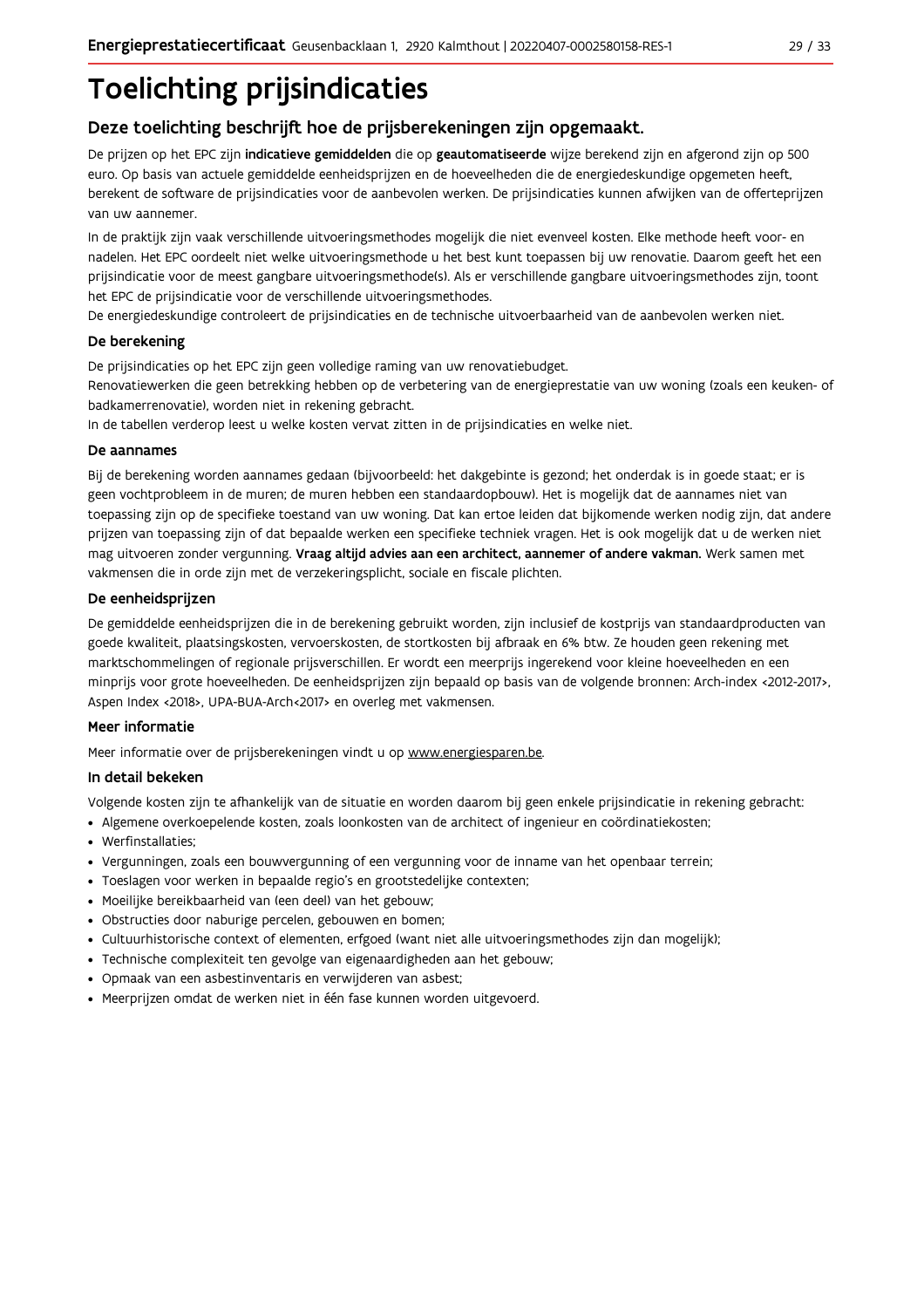In de onderstaande tabel wordt per maatregel aangegeven welke kosten wel en welke kosten niet zijn opgenomen in de berekening. Bij de werken die niet zijn inbegrepen, wordt aangenomen dat de werken niet altijd noodzakelijk zijn, of dat het element in goede staat is, gezond, stabiel, voldoende draagkrachtig, droog, correct geplaatst ...

Als u werken combineert, kan dit een prijsvoordeel opleveren.

|                                                   | Inbegrepen werken                                                                                                                                                                                                                                                                                                                                                                                                                                                                                                                                                                           | Niet inbegrepen                                                                                                                                                                                                                                                                                                                                                                                                                     |
|---------------------------------------------------|---------------------------------------------------------------------------------------------------------------------------------------------------------------------------------------------------------------------------------------------------------------------------------------------------------------------------------------------------------------------------------------------------------------------------------------------------------------------------------------------------------------------------------------------------------------------------------------------|-------------------------------------------------------------------------------------------------------------------------------------------------------------------------------------------------------------------------------------------------------------------------------------------------------------------------------------------------------------------------------------------------------------------------------------|
| <b>Hellend dak</b><br>Isoleren aan de binnenkant  | · Indien aanwezig: verwijderen van dunne<br>oude isolatielaag en dampscherm<br>• Plaatsen van nieuwe isolatie en<br>dampscherm<br>• Maken van aansluitingen met dakvensters<br>en dakkapellen<br>· Dakdoorvoeren voor rookgasafvoer,<br>ventilatie of verluchting van sanitair<br>(exclusief de afvoeren)                                                                                                                                                                                                                                                                                   | • Afbraak en nieuwe plaatsing van een<br>standaard afwerking<br>Er wordt aangenomen dat volgende elementen<br>kunnen behouden worden:<br>• Dakstructuur<br>• Onderdak<br>• Dakbedekking<br>· Regenwaterafvoer (goten en afvoerbuizen)                                                                                                                                                                                               |
| <b>Hellend dak</b><br>Isoleren aan de buitenkant  | • Verwijderen van onderdak, dakbedekking en<br>dakgoten<br>· Indien aanwezig: verwijderen van oude<br>buitenisolatie en dampscherm<br>· Plaatsen van onderdak, dakbedekking<br>(gemiddelde van dakpannen en kunstleien)<br>en dakgoten<br>• Plaatsen van nieuwe isolatie en<br>dampscherm<br>• Maken van aansluitingen met dakvensters,<br>dakkapellen en andere dakvlakken<br>• Afnemen en herplaatsen van bestaande<br>PV-panelen of zonneboiler<br>· Dakdoorvoeren voor rookgasafvoer,<br>ventilatie of verluchting van sanitair<br>(exclusief de afvoeren)<br>• Een kraan of lastenlift | · Vergroten van de dakranduitsprong bij een<br>deel van de gevels.<br>· Bijkomende werken voor een goede<br>aansluiting met reeds aanwezige<br>muurisolatie of andere isolatielagen<br>(koudebruggen vermijden)<br>Er wordt aangenomen dat volgende elementen<br>kunnen behouden worden:<br>• Dakstructuur<br>• Binnenafwerking<br>· Aan de binnenzijde reeds aanwezige<br>isolatielagen met dampscherm<br>• Regenwaterafvoerbuizen |
| Plat dak<br>Isoleren bovenop het<br>bestaande dak | • Plaatsen van isolatie en dampscherm<br>· Plaatsen van dakdichting en dakdoorvoer<br>· Verhogen van de dakrand en plaatsen van<br>dakrandprofiel<br>• Aansluitingen met aanwezige koepels<br>• Afnemen en herplaatsen van bestaande<br>PV-panelen of zonneboiler<br>· Dakdoorvoeren voor rookgasafvoer,<br>ventilatie of verluchting van sanitair<br>(exclusief de afvoeren)<br>· Bij omkeerdak: verwijderen van ballast en<br>isolatie                                                                                                                                                    | Er wordt aangenomen dat de dakhelling<br>voldoende is voor een goede afwatering.<br>Er wordt aangenomen dat volgende elementen<br>kunnen behouden worden:<br>• Dakstructuur<br>· Dakafdichting (kan gebruikt worden als<br>dampscherm)<br>• Binnenafwerking<br>• Regenwaterafvoer (goten en buizen)                                                                                                                                 |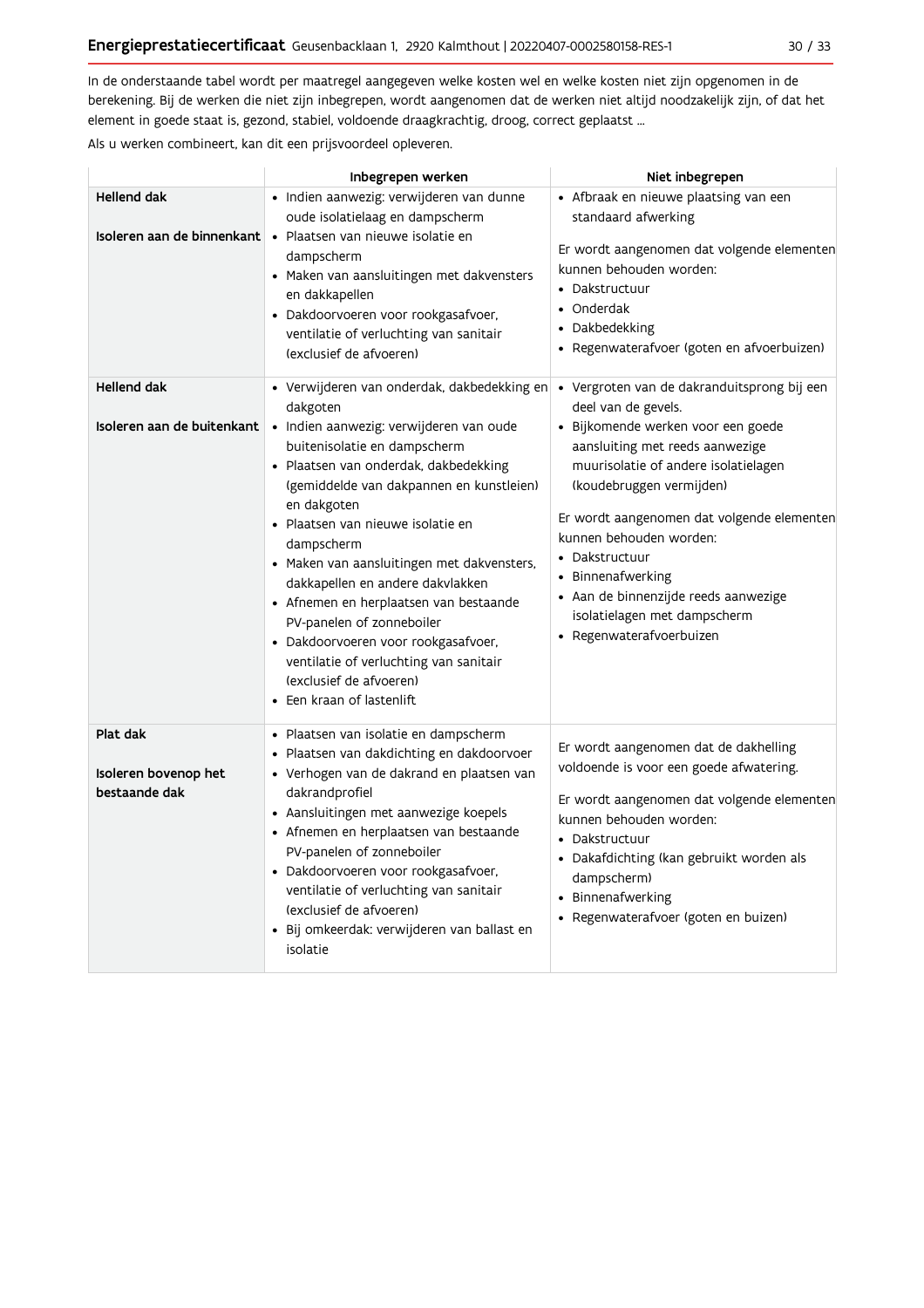| ۰. | ۰,<br>. .<br>× |
|----|----------------|
|    |                |

| Muren                      | • Afbraak van vloerplinten en vensterbanken                                                                   | • Vochtonderzoek en vochtbehandeling                                     |
|----------------------------|---------------------------------------------------------------------------------------------------------------|--------------------------------------------------------------------------|
| Isoleren aan de binnenkant | • Afnemen en herplaatsen van aanwezige<br>radiatoren/convectoren, inclusief                                   | • Volledige afbraak binnenafwerking (vb.<br>behang en muurbepleistering) |
|                            | aanpassingen aan leidingen                                                                                    | · Plaatsen van muurdoorvoeren                                            |
|                            | · Plaatsen van isolatie en dampscherm,                                                                        |                                                                          |
|                            | inclusief stijl- en regelwerk bij half-stijve<br>isolatieplaten                                               |                                                                          |
|                            | · Bij de onderbreking van isolatielaag door                                                                   |                                                                          |
|                            | binnenmuren: doortrekken van de isolatie                                                                      |                                                                          |
|                            | op de binnenmuren over minstens 1 meter                                                                       |                                                                          |
|                            | (koudebrug vermijden)                                                                                         |                                                                          |
|                            | · Plaatsen van een standaard afwerking                                                                        |                                                                          |
|                            | (gipskartonplaten, geplamuurd en                                                                              |                                                                          |
|                            | geschilderd + stijl- en regelwerk), inclusief<br>vloerplinten en vensterbanken                                |                                                                          |
|                            | • Aanwerken rond vensters en deuren                                                                           |                                                                          |
|                            | • Aanpassingen aan elektriciteitsbekabeling,                                                                  |                                                                          |
|                            | stopcontacten, schakelaars en                                                                                 |                                                                          |
|                            | wandverlichting                                                                                               |                                                                          |
| Muren                      | • Afzagen van bestaande dorpels                                                                               | · Uitvlakken van de muren                                                |
|                            | • Afbraak van regenwaterafvoerbuizen                                                                          | • Aansluiting met reeds aanwezige dakisolatie                            |
| Isoleren aan de buitenkant | · Vergroten van de dakranduitsprong bij een                                                                   | • Afbraak van de gevelsteen bij spouwmuren                               |
|                            | deel van de gevels.                                                                                           | • Aanpassingen aan buitenaanleg,                                         |
|                            | • Plaatsen van isolatie<br>• Plaatsen van een standaardgevelafwerking = • Aanpassingen aan luifels, dakgoten, | buitenkranen, buitenverlichting                                          |
|                            | gemiddelde van                                                                                                | zonwering en luiken                                                      |
|                            | • Sierbepleistering 25 mm (mineraal                                                                           | • Afwerking bij muren die grenzen aan een                                |
|                            | gebonden)                                                                                                     | onverwarmde binnenruimte zoals een                                       |
|                            | • Vezelcementplaten                                                                                           | garage of kelder                                                         |
|                            | • Houten beplanking (ceder en merbau)<br>• Strokenbekleding met laminaat 8 mm                                 |                                                                          |
|                            | • Thermisch veredeld hout                                                                                     |                                                                          |
|                            | • Steenstrips                                                                                                 |                                                                          |
|                            | Aanwerken rond vensters en deuren                                                                             |                                                                          |
|                            | • Plaatsen van muurdoorvoeren                                                                                 |                                                                          |
|                            | • Plaatsen van nieuwe dorpels                                                                                 |                                                                          |
|                            | · Plaatsen van regenwaterafvoerbuizen<br>· Stellingen (vanaf twee verdiepingen)                               |                                                                          |
|                            |                                                                                                               |                                                                          |
| Vloeren op volle grond     | • Afbraak van vloerbekleding en vloerplinten                                                                  | • Stabiliteitsonderzoek                                                  |
|                            | • Afbraak van eventueel aanwezige                                                                             | · Plaatsen van gestabiliseerd zand                                       |
|                            | isolatielaag, isolerende mortel of uitvullaag<br>• Afbraak van dekvloer (chape) en eventueel                  | • Grondsanering<br>· Verwijderen van ondergrondse massieven              |
|                            | vochtscherm                                                                                                   | • Speciale funderingswerken                                              |
|                            | • Afbraak van een funderingsplaat                                                                             | (onderschoeiingen,)                                                      |
|                            | • Afgraven van grond (25 cm diep)                                                                             | · Plaatsen van een uitvullaag                                            |
|                            | · Plaatsen van gewapende betonplaat (15 cm)                                                                   | • Verwijderen, vernieuwen of verplaatsen van                             |
|                            | • Plaatsen van vochtschermen en isolatie<br>• Plaatsen van een gewapende dekvloer                             | riolering, leidingen en kabels (o.a.<br>elektriciteit, sanitair)         |
|                            | (chape)                                                                                                       | • Afbraak en plaatsing van vloerverwarming                               |
|                            | • Plaatsen van een standaard vloerafwerking                                                                   |                                                                          |
|                            | inclusief plinten = gemiddelde van                                                                            |                                                                          |
|                            | • Keramische tegels (alle formaten)                                                                           |                                                                          |
|                            | • Parket (bamboe, beuk)<br>• Laminaat parket                                                                  |                                                                          |
|                            | • Wollen vast tapijt met ondertapijt                                                                          |                                                                          |
|                            | Lineoleum                                                                                                     |                                                                          |
|                            |                                                                                                               |                                                                          |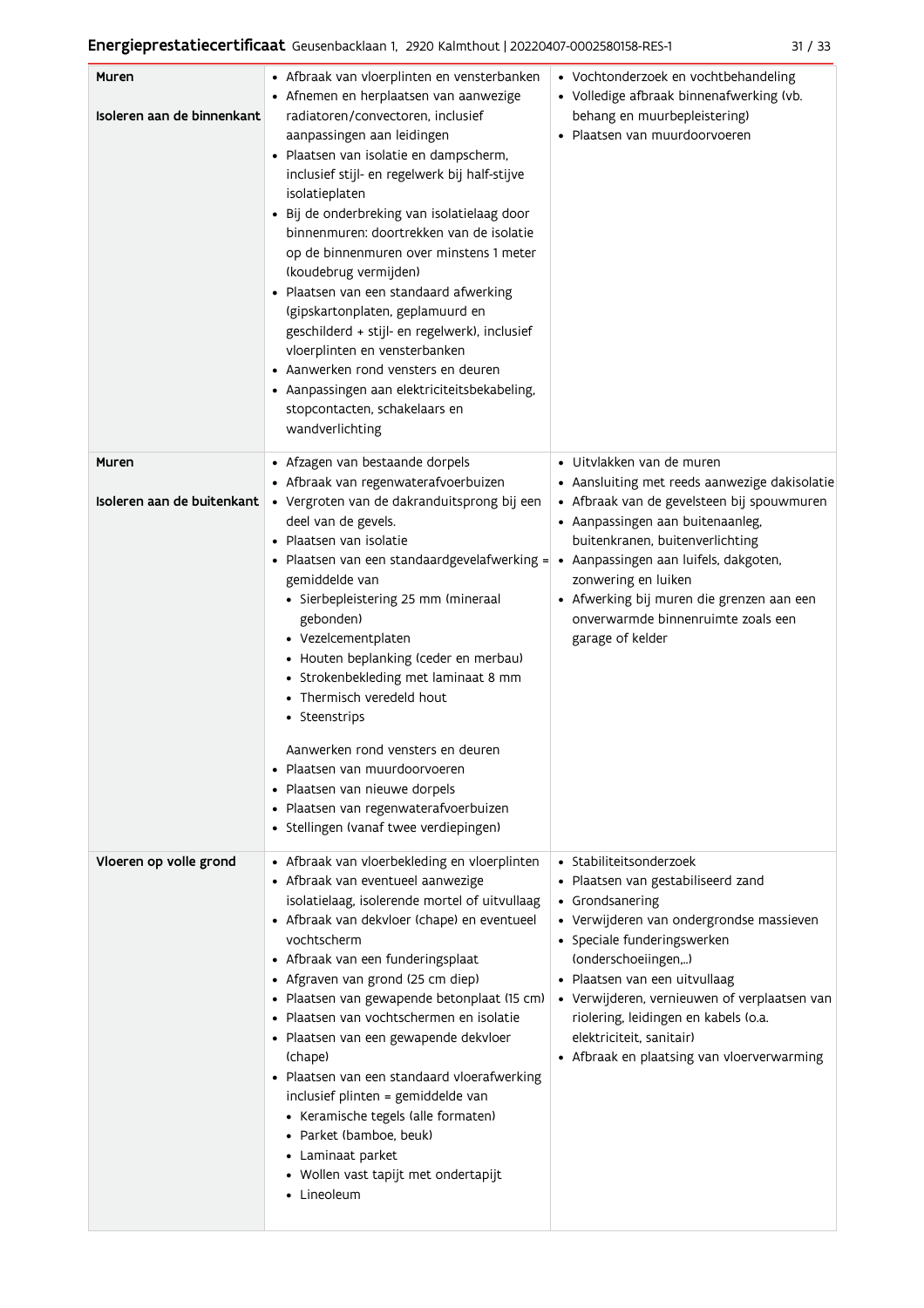| Isoleren aan de onderkant<br>(vb. boven een<br>(kruip)kelder, garage of<br>carport, uitkragende<br>vloeren) | Vloeren niet op volle grond · Plaatsen van vochtbestendige isolatie,<br>inclusief stijl- en regelwerk bij half-stijve<br>isolatieplaten<br>· Plaatsen van een standaard<br>buitenafwerking (alleen bij vloeren boven<br>een onverwarmde ruimte, zoals een garage<br>of boven een buitenruimte) = gemiddelde<br>van<br>· Gipskartonplaten (geplamuurd en<br>geschilderd)<br>• Verniste houten planken (Meranti, Rood<br>Noors Grenen)                                                                     | • Aanpassingen aan de verlichting<br>· Aanpassingen aan kabels en leidingen die<br>bevestigd zijn tegen de vloer (deze kunnen<br>in de isolatie ingewerkt worden)<br>Er wordt aangenomen dat de (kruip)kelder<br>toegankelijk is voor werken; anders gelden er<br>andere uitvoeringswijzen en prijzen. Deze zijn<br>niet in dit EPC opgenomen. |
|-------------------------------------------------------------------------------------------------------------|----------------------------------------------------------------------------------------------------------------------------------------------------------------------------------------------------------------------------------------------------------------------------------------------------------------------------------------------------------------------------------------------------------------------------------------------------------------------------------------------------------|------------------------------------------------------------------------------------------------------------------------------------------------------------------------------------------------------------------------------------------------------------------------------------------------------------------------------------------------|
| Vensters vervangen                                                                                          | • Afbraak en plaatsen van nieuwe draai-kip<br>vensters (gangbare maten en vormen,<br>gemiddelde prijs van hout, aluminium en<br>PVC)<br>· Plaatsen van ventilatieroosters bij een deel<br>van de vensters (tenzij mechanische<br>ventilatie aanwezig is)<br>· Plaatsen van nieuwe vensterbanken<br>· Plaatsen van dorpels bij de vervanging van<br>glasbouwstenen door vensters<br>• Herstellingen aan binnen- of<br>buitenafwerking<br>· Plaatsen van dichtingsvoegen met de gevel<br>• Een hijstoestel | · Toeslag voor bijzondere afmetingen en<br>vormen<br>· Toeslag voor bijzonder beslag, sloten of<br>beglazing met specifieke eigenschappen of<br>versieringen<br>· Rolluiken en rolluikkasten<br>• Vliegenramen                                                                                                                                 |
| Dakvensters vervangen                                                                                       | • Afbraak en plaatsen van nieuwe dakvensters • Toeslag voor bijzondere afmetingen en<br>(gangbare maten en vormen)<br>· Plaatsen van een geïsoleerde en luchtdichte<br>kader<br>• Aanwerken van de dakbedekking<br>• Aanwerken van de binnenafwerking<br>· Plaatsen van ventilatieroosters bij een deel<br>van de vensters (tenzij mechanische<br>ventilatie aanwezig is)<br>• Een hijstoestel                                                                                                           | vormen<br>• Toeslag voor beglazing met specifieke<br>eigenschappen<br>• Zonwering of verduisterende screens                                                                                                                                                                                                                                    |
| Koepels vervangen                                                                                           | • Afbraak en plaatsen van een nieuwe koepel<br>(gangbare maten en vormen, kunststof) met<br>isolerende opstand<br>• Aanwerken van de dakafdichting<br>• Aanwerken van de binnenafwerking<br>• Een hijstoestel                                                                                                                                                                                                                                                                                            | · Toeslag voor speciale afmetingen en vormen                                                                                                                                                                                                                                                                                                   |
| Deuren en panelen<br>vervangen                                                                              | • Afbraak en plaatsen van nieuwe deuren en<br>panelen (gemiddelde prijs van hout,<br>aluminium en PVC)<br>• Herstellingen aan binnen- of<br>buitenafwerking, inclusief deurkruk<br>· Plaatsen van dichtingsvoegen met de gevel                                                                                                                                                                                                                                                                           | · Toeslag voor bijzondere afmetingen en<br>vormen<br>• Toeslag voor beslag, sloten of beglazing met<br>specifieke eigenschappen<br>• Toeslag voor versieringen<br>• Rolluiken en rolluikkasten<br>• Vliegenramen<br>Er wordt aangenomen dat volgende elementen<br>kunnen behouden worden:<br>• Dorpels                                         |